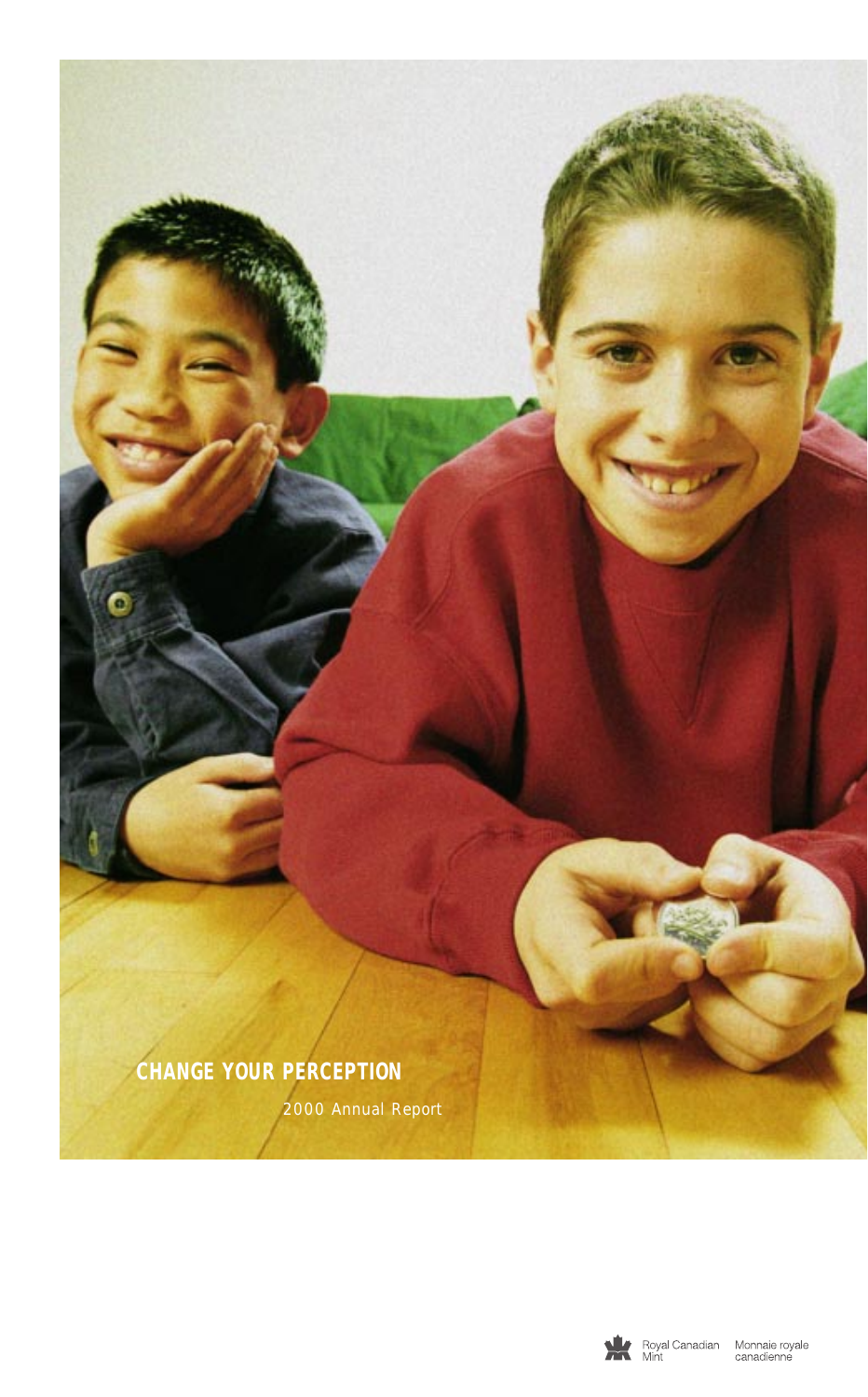# **Financial and operating highlights**

|                                                    | 2000    | 1999    | % change |
|----------------------------------------------------|---------|---------|----------|
| Key financial highlights (in millions of dollars)  |         |         |          |
| Revenue*                                           | 302.6   | 584.4   | (48.2)   |
| Income before income tax*                          | 8.7     | 22.0    | (60.5)   |
| Net income <sup>**</sup>                           | 5.6     | 21.7    | (74.2)   |
| <b>Total assets</b>                                | 182.6   | 180.6   | 1.1      |
| Capital expenditures                               | 14.0    | 30.3    | (53.8)   |
| Cash flows from operating activities               | 2.2     | 43.8    | (95.0)   |
| Key operating highlights                           |         |         |          |
| Circulation coins produced (in millions of pieces) | 3,955.5 | 3,514.2 | 12.6     |
| Gold bullion sales (in thousands of ounces)        | 125.6   | 758.3   | (83.4)   |
| % of contribution margin from new products         | 24%     | 31%     |          |
| Number of employees                                | 698     | 745     | (6.3)    |
| Key performance measures                           |         |         |          |
| Gross profit (in millions of dollars)              | 78.5    | 91.2    | (13.9)   |
| Value-added sales revenue per employee***          | 146.0   | 182.0   | (19.8)   |
| Pre-tax return on equity                           | $9.3\%$ | 27.5%   |          |
| Debt to equity ratio                               | 0.40:1  | 0.46:1  |          |
| Shareholder's equity (in millions of dollars)      | 96.2    | 91.0    | 5.7      |

\* Decrease largely due to the decline in bullion.

\*\* The Mint's effective tax rate rose to 33% (zero-1999 and prior) due to 1999 depletion of loss carry-forwards.

**Net income** (\$ in millions)

\*\*\*Revenue minus cost of metal divided by average number of employees (in thousands of dollars).



 $\blacksquare$ **Other**

**21.7 4.5 3.9 1.5 96 99 97 98 5.6 00**



**Total production**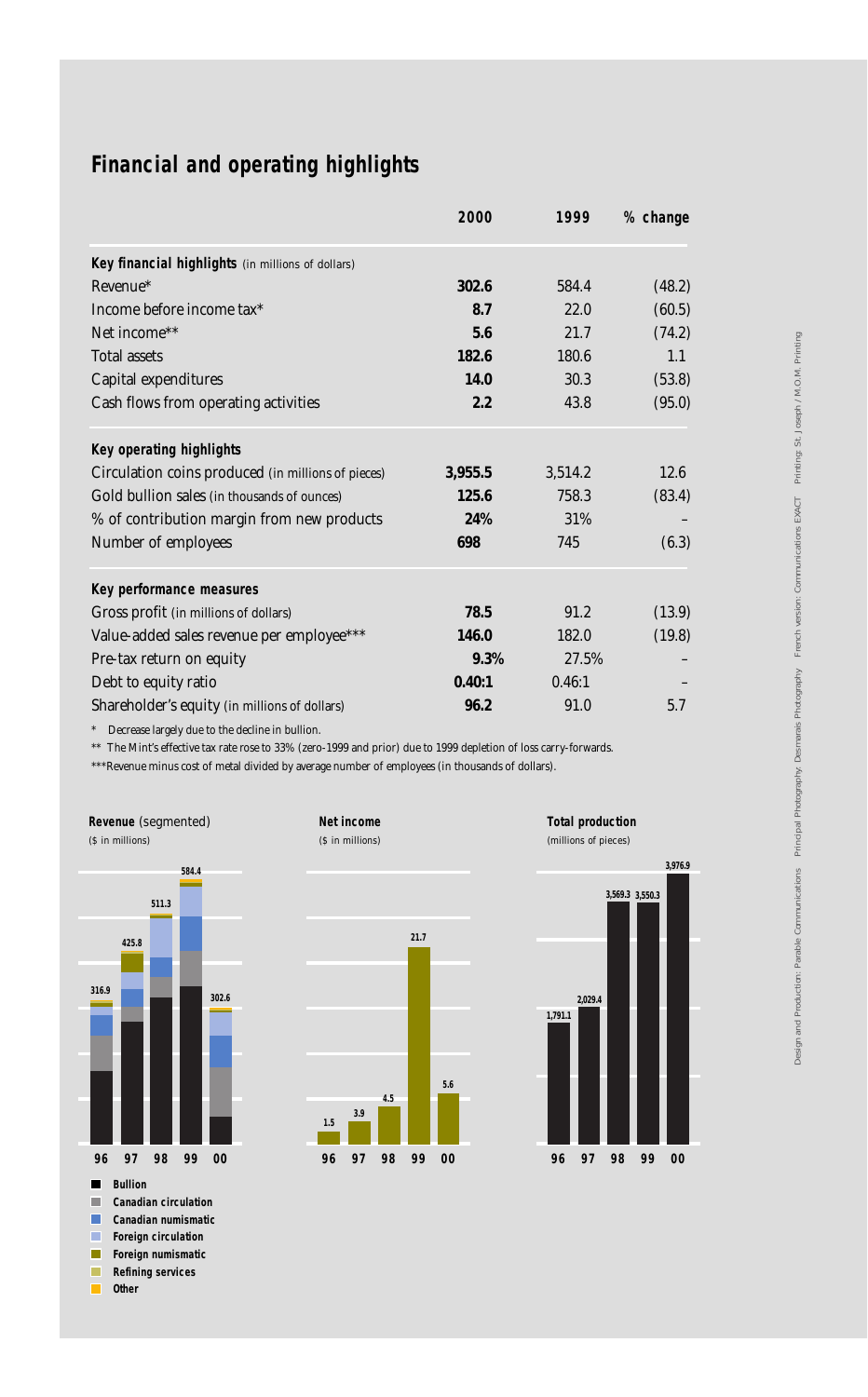## **Contents**

| Royal Canadian Mint at-a-glance | 2  |
|---------------------------------|----|
| Message from the President      | 16 |
| Message from the Chair          | 18 |
| Note on Governance              | 18 |
| Directors and Officers          | 19 |
| <b>Financial report</b>         | 20 |

**Head Office, Ottawa** Royal Canadian Mint 320 Sussex Drive Ottawa, Ontario Canada K1A 0G8 (613) 993-3500

**Winnipeg Plant** Royal Canadian Mint 520 Lagimodière Boulevard Winnipeg, Manitoba Canada R2J 3E7 (204) 983-6400

www.mint.ca Printed in Canada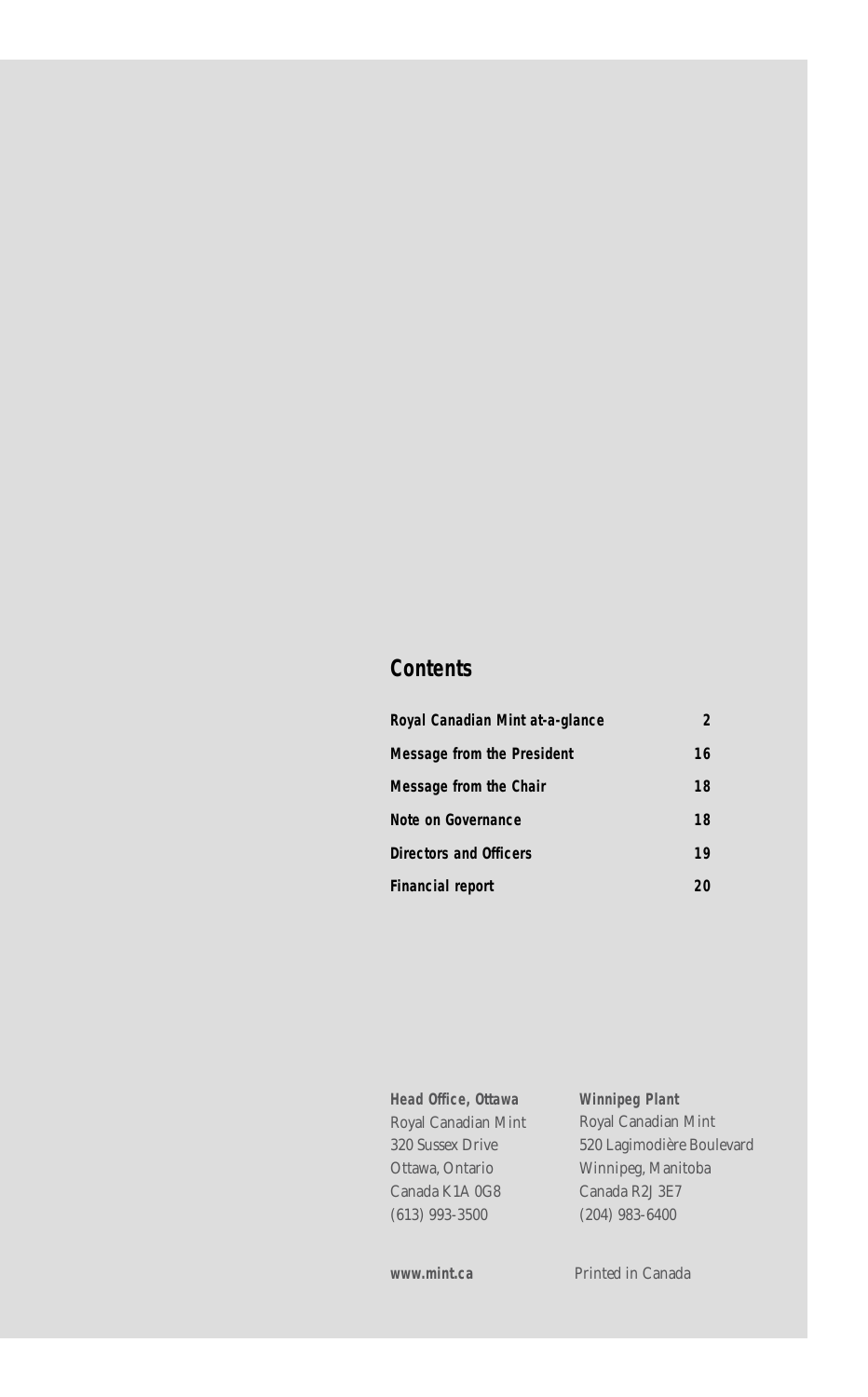# **Royal Canadian Mint at-a-glance**

## **Profile/segment description**

#### **2000 Revenue**

| The Royal Canadian Mint produces all of the                                    | Total revenue (% by segment)                                                    |
|--------------------------------------------------------------------------------|---------------------------------------------------------------------------------|
| circulation coins used in Canada and manages                                   | <b>Bullion</b>                                                                  |
| the supporting distribution systems for the                                    | $(20.9\%)$                                                                      |
| Government of Canada. The Mint is one of                                       | Canadian circulation (35.7%)                                                    |
| the world's foremost producers of circulation,                                 | Canadian numismatic $(23.0\%)$                                                  |
| collector and bullion investment coins for the                                 | Foreign circulation (16.6%)                                                     |
| domestic and international marketplace. It                                     | Foreign numismatic                                                              |
| is also one of the largest gold refiners in                                    | $(1.5\%)$                                                                       |
| the world.                                                                     | Refining services/0ther(2.3%)                                                   |
| <b>Bullion products</b>                                                        | <b>Bullion revenue</b> (\$ in millions)                                         |
| Gold and silver bullion                                                        | (20.9% of total)                                                                |
| investment products                                                            | 63.0                                                                            |
| <b>Canadian circulation coins</b><br>Coins for business transactions in Canada | Canadian circulation coin revenue (\$ in millions)<br>107.9<br>(35.7% of total) |
| Canadian numismatic coins                                                      | Canadian numismatic coin revenue (\$ in millions)                               |
| Canadian precious and base metal                                               | 69.5                                                                            |
| collector coins                                                                | (23.0% of total)                                                                |
| Foreign circulation coins                                                      | Foreign circulation coin revenue (\$ in millions)                               |
| Coins for business transactions produced                                       | 50.2                                                                            |
| for foreign countries                                                          | (16.6% of total)                                                                |
| Foreign numismatic coins                                                       | Foreign numismatic coin revenue (\$ in millions)                                |
| Precious and base metal collector coins                                        | 4.7                                                                             |
| produced for foreign countries                                                 | $(1.5\% \text{ of total})$                                                      |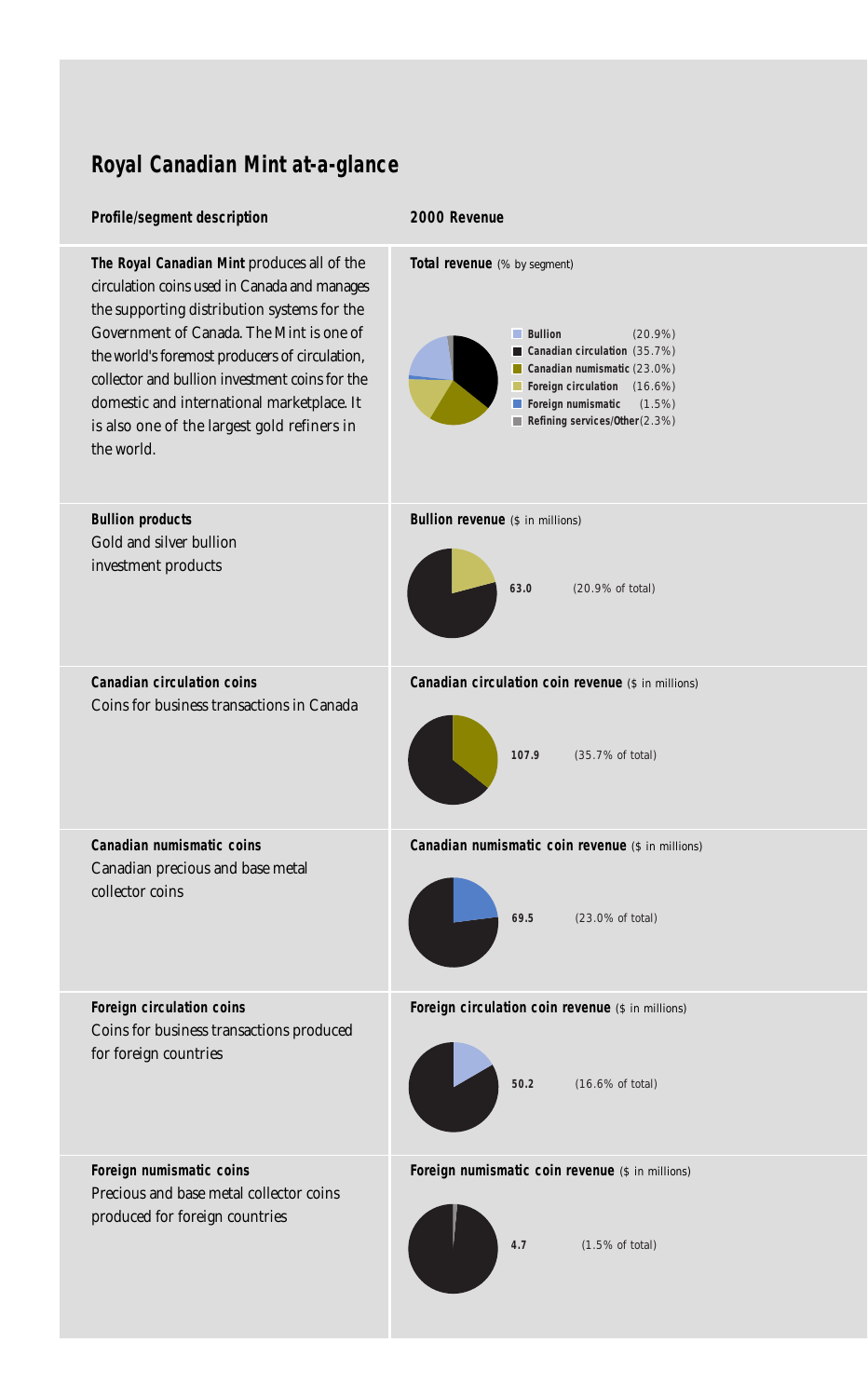| 2000 Key statistics                                                                                                                                                                                                                                                                                               | Segment highlights                                                                  |
|-------------------------------------------------------------------------------------------------------------------------------------------------------------------------------------------------------------------------------------------------------------------------------------------------------------------|-------------------------------------------------------------------------------------|
| Revenue by region (\$ in millions)<br>$\Box$ Canada<br>(186.7)<br>$\blacksquare$ U.S.<br>(47.5)<br>$\blacksquare$ Asia<br>(34.4)<br>Latin America<br>(16.2)<br><b>Africa</b><br>(8.4)<br>(6.6)<br>Europe<br>Middle East<br>(2.8)                                                                                  | Global penetration                                                                  |
| <b>Bullion revenue</b> (% by region)<br>(45.5%)<br>$\blacksquare$ U.S.<br>$\blacksquare$ Asia<br>$(24.9\%)$<br>$\Box$ Canada<br>(24.7%)<br>$\blacksquare$ Other<br>$(4.9\%)$                                                                                                                                      | Continued global presence during<br>market downturn                                 |
| Canadian circulation coins (millions of pieces)<br>(902.5)<br>$\blacksquare$ 1 cent<br>(129.2)<br>$\blacksquare$ 5 cent<br>(195.1)<br>$\blacksquare$ 10 cent<br>$\blacksquare$ 25 cent<br>(415.9)<br>$\blacksquare$ 50 cent<br>(0.6)<br>1 dollar<br>$\overline{\phantom{a}}$<br>$\blacksquare$ 2 dollar<br>(29.8) | Continued higher than normal<br>25¢ volumes due to success of<br>Millennium program |
| Canadian numismatic coin revenue (\$ in millions)<br><b>T</b> Total<br>(69.5)<br><b>Millennium</b><br>(24.5)                                                                                                                                                                                                      | Continued significant success of<br>Millennium program                              |
| Foreign circulation coin revenue (% by region)<br>$\blacksquare$ Asia<br>(32.8%)<br>(26.3%)<br>Latin America<br>(22.7%)<br>$\blacksquare$ U.S.<br>(12.7%)<br><b>Africa</b><br><b>Middle East</b><br>$(5.5\%)$                                                                                                     | Continued success in traditional markets                                            |
| Foreign numismatic coin revenue (% by region)<br>(43.7%)<br>Africa<br>$\blacksquare$ Asia<br>(26.8%)<br>$\blacksquare$ U.S.<br>$(15.1\%)$<br><b>Europe</b><br>$(9.4\%)$<br><b>Others</b><br>$(5.0\%)$                                                                                                             | Continued global presence                                                           |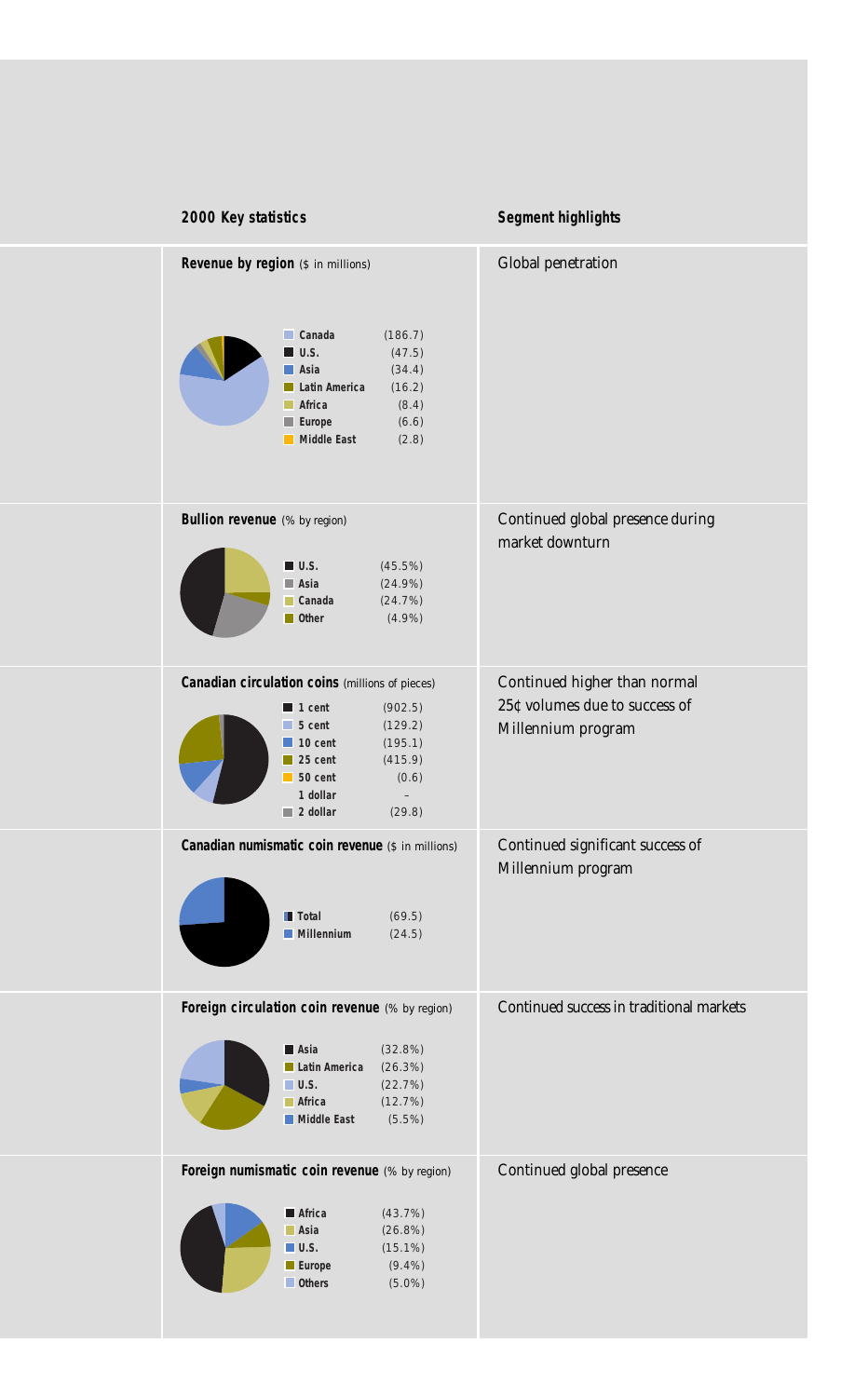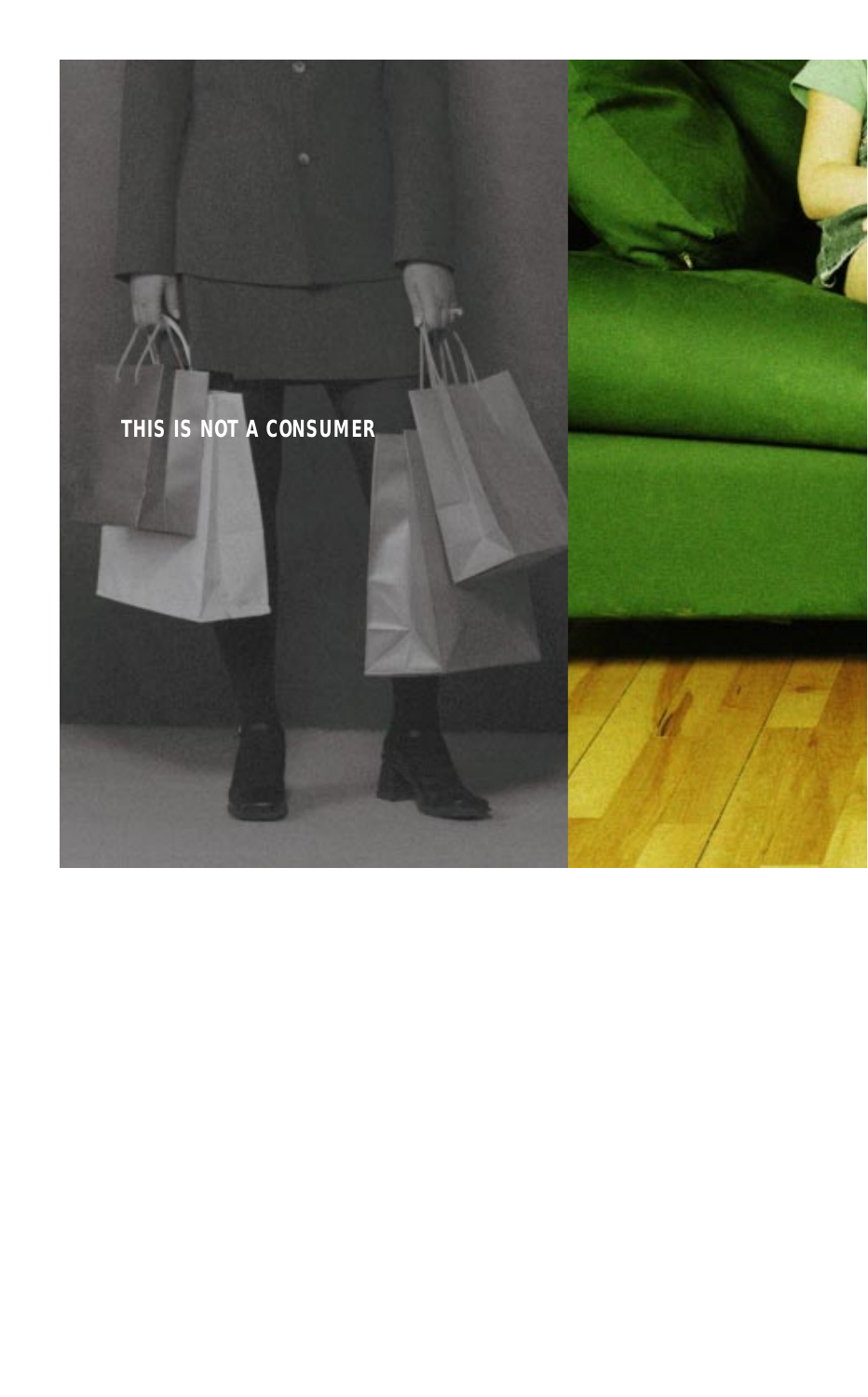

Throughout 2000, the Mint's Millennium coin series continued to captivate Canadians and open doors to a broader community of collectors. By introducing a new 25-cent circulation coin in a different region of the country each month, the Mint directly engaged citizens in its Millennium celebration, thereby raising its profile and enacting its role of promoting Canada to Canadians. An Angus Reid study revealed that, by the second half of the year, 95 percent of citizens were aware of the coin series. The groundbreaking program exceeded expectations over its two-year duration by generating demand for over 650 million Millennium 25-cent circulation pieces, and by generating revenues of \$60 million through numismatic sales. On the numismatic front, the Mint continued to expand and strengthen its retail channels in 2000, including making Millennium collectibles available through food outlets such as Loblaws and Safeway. The total number of gift and souvenir outlets carrying Mint products rose to 500 over the course of the year.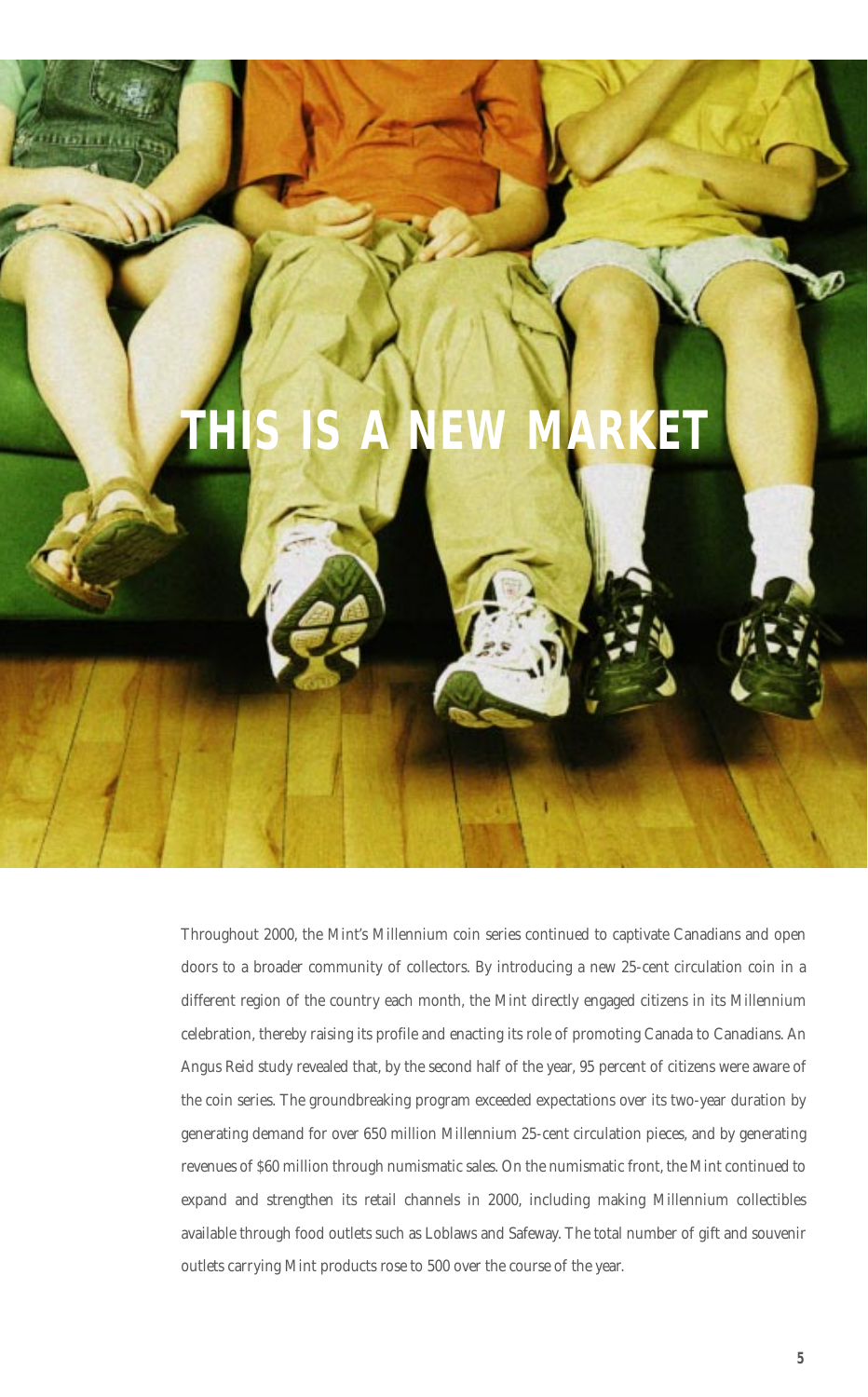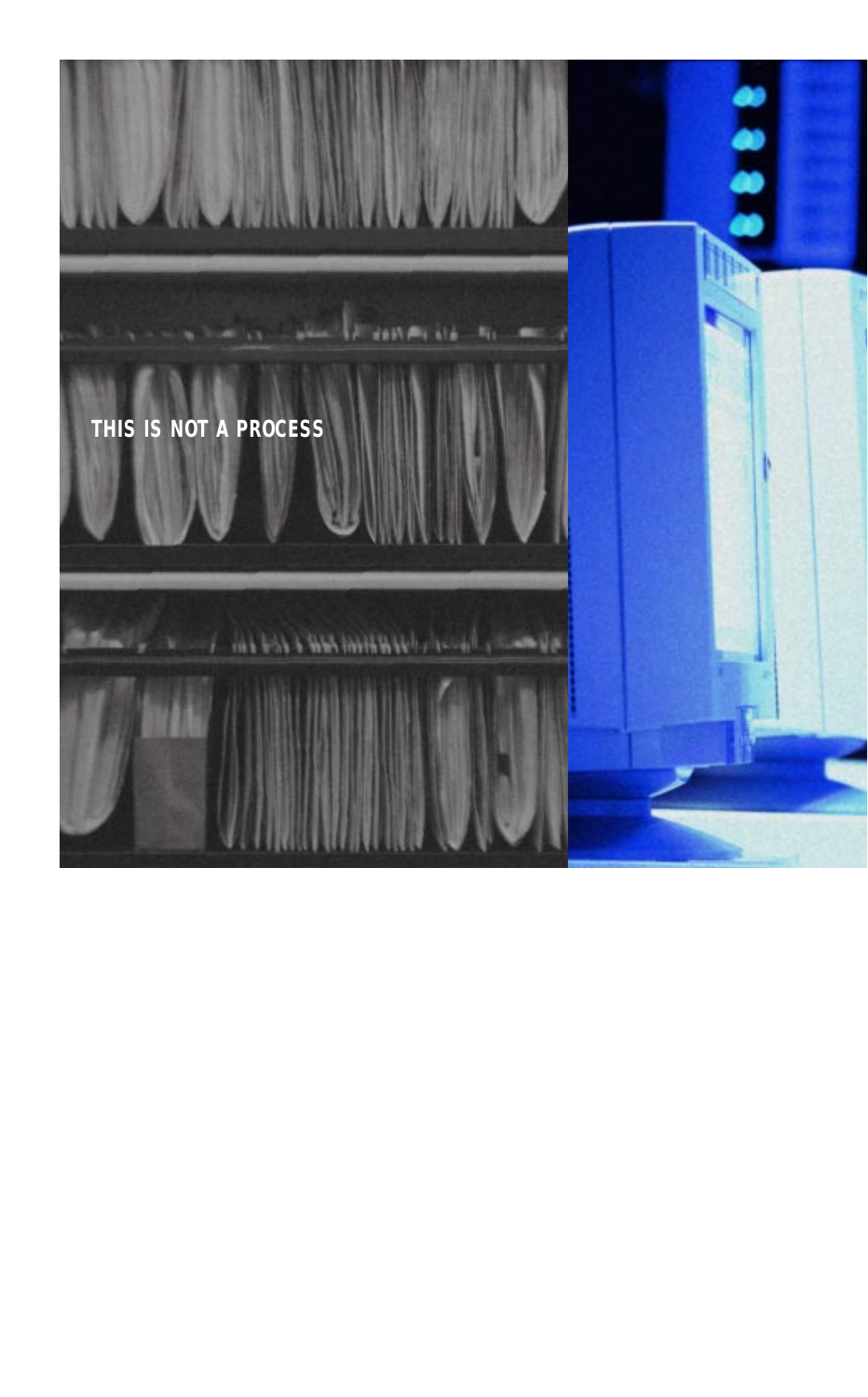

By unifying its information technology systems and taking full advantage of ISO practices, the Mint made significant efficiency gains in 2000. The Mint completed development of a sophisticated Enterprise Resource Planning (ERP) system, ensuring its ongoing ability to achieve operational excellence. Built on the foundation of the Mint's existing system for business-process control, the ERP solution integrates purchasing, manufacturing, marketing and sales, finance, and IT systems within a single network. It is designed to improve communication between departments and enable rapid, responsive decisionmaking. The Mint also improved the efficiency of its plant operations in 2000 through value-stream mapping—a new component of its lean-manufacturing initiative—and through ISO 9000 qualityassurance processes. ISO yielded a number of measurable benefits in 2000. Owing to pre-approval of suppliers' quality standards, supplied materials were no longer subject to individual inspection, resulting in significant time and cost savings. Through ISO, the Ottawa plant standardized its quality controls for coin striking, reducing rejection rates in the press room by up to 10 percent.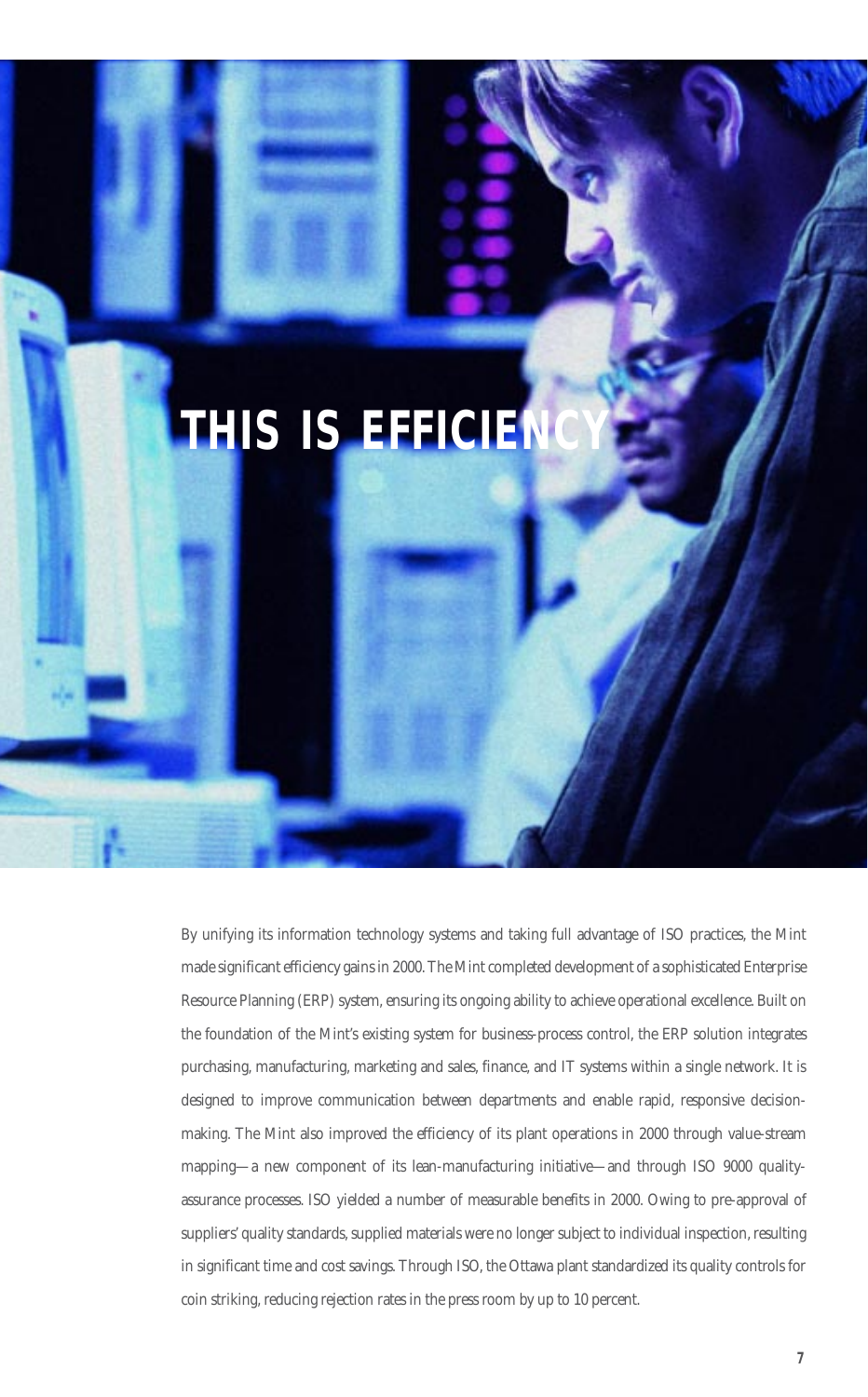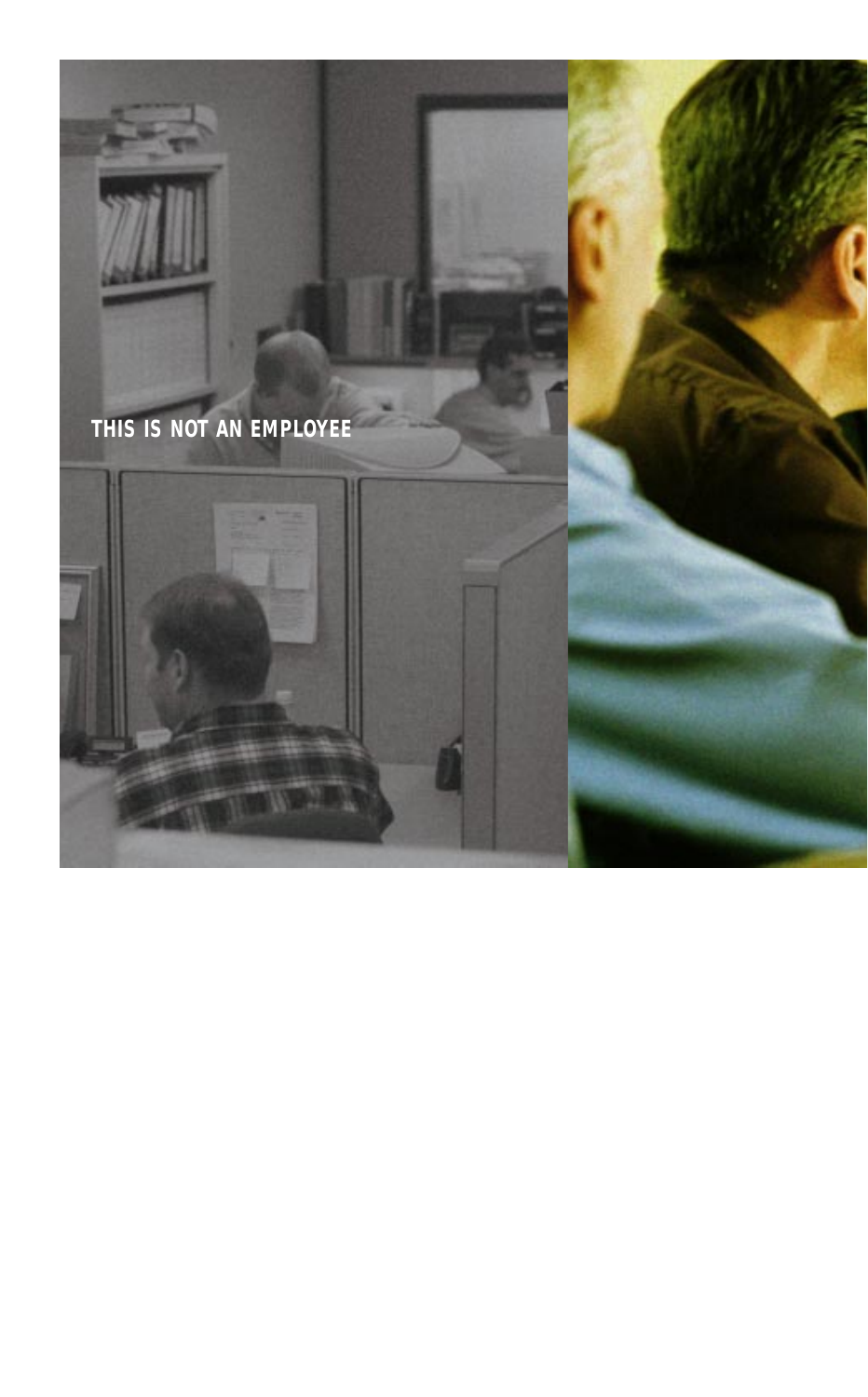# **THIS IS A COMP ADVANTAGE**

Acting on its conviction that the fundamental value of every organization resides in the people who work there, the Mint continued in 2000 to encourage collaboration among employees, and to foster dedication towards its goal of being a world leader in minting. An internal survey showed that the Corporation's efforts were successful: 88 percent of employees reported a spirit of cooperation between departments; 96 percent said they were proud to work for the Mint. Over the course of the year, the Corporation once again supported its commitment to knowledge-building by devoting four percent of its payroll to training activities. *The Globe and Mail* recognized the Mint's ongoing efforts to remain a vital, vibrant workplace by ranking it among the "35 Best Companies To Work For in Canada", according to the newspaper's *Report on Business Magazine*. This standing, determined through a survey conducted by Hewitt Associates, was achieved amid considerable competition, and is a welcome affirmation of the Mint's corporate-culture endeavours. Findings were based on an employee survey, an evaluation of key practices such as recruiting and hiring, and on the corporate philosophy of the chief executive officer. The Mint is, in fact, the first Crown Corporation to receive such a distinction.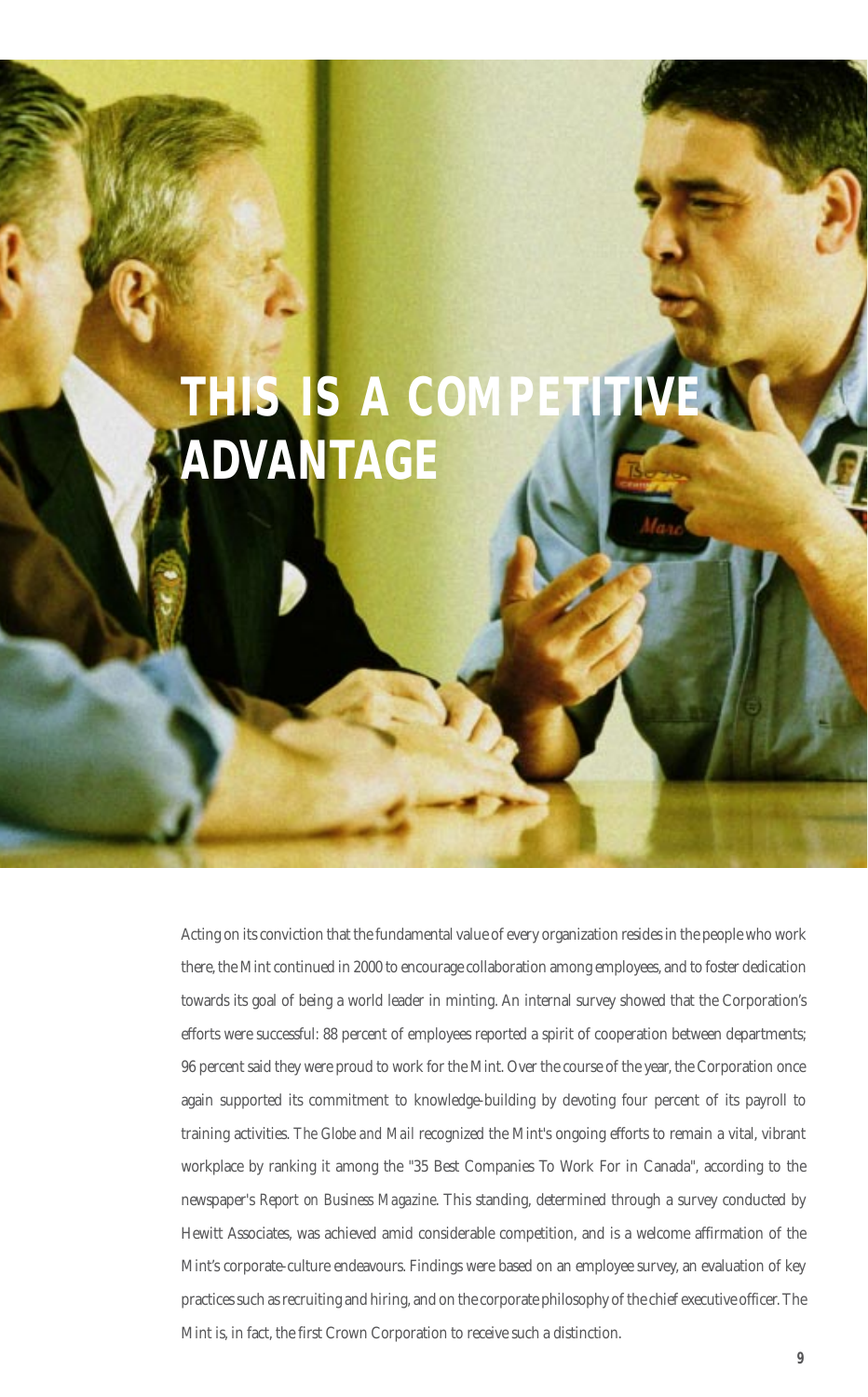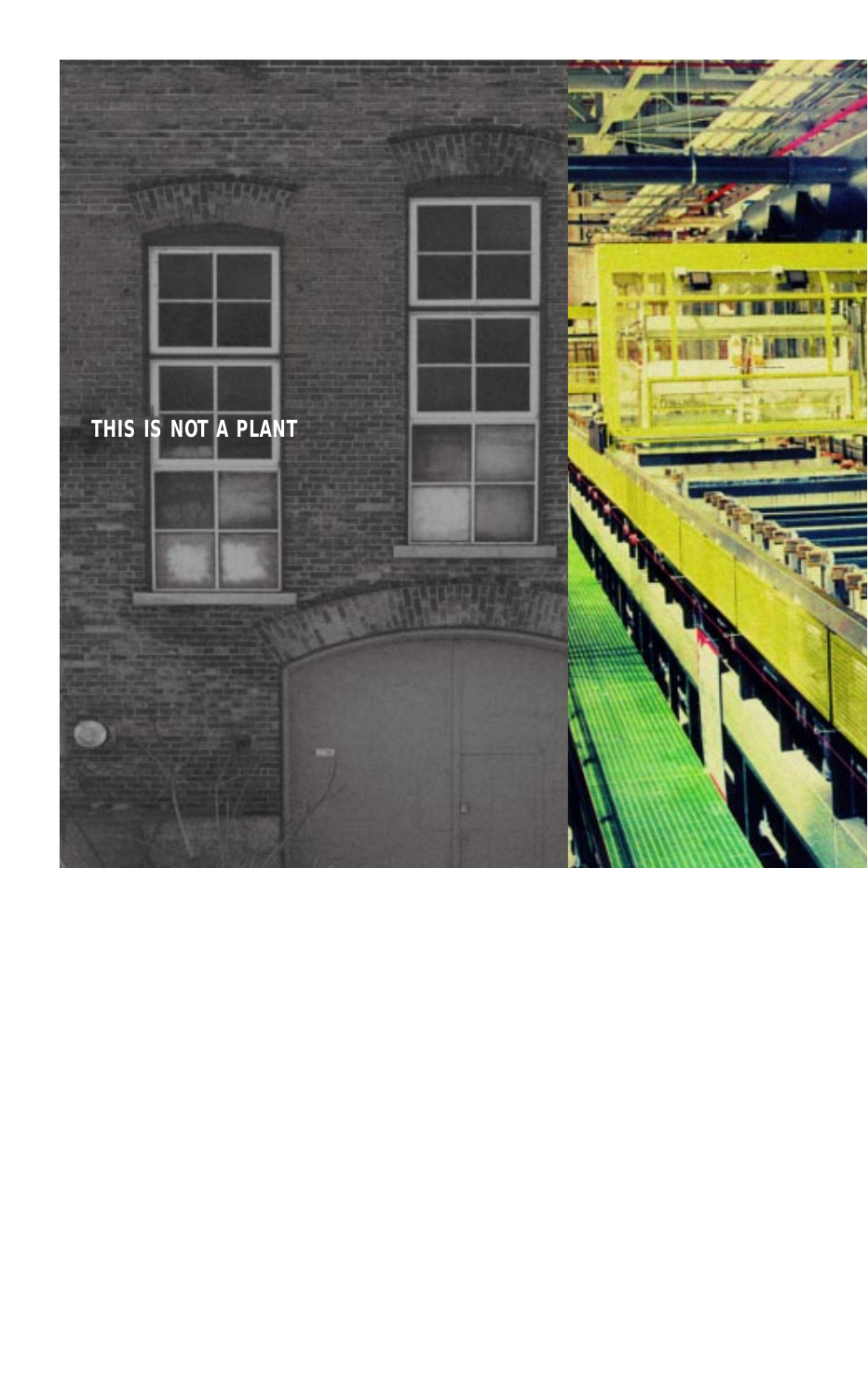

Combining a history of minting expertise with technological innovation, the Mint opened its world-leading plating facility in April 2000—ahead of schedule and under budget. The 59,000 square-foot plant, integrated within the Mint's manufacturing site in Winnipeg, promises to yield savings of \$10 million annually on the production of Canadian circulation coins. By the end of 2000, the facility had produced 200 million coin blanks and undertaken its first two contracts for foreign circulation coins. The plating facility employs processes and technologies developed and owned exclusively by the Mint. These patented technologies present an opportunity for the Mint to generate profits not only through plating services but also through technology transfers. In 2000, discussions were held with countries interested in acquiring the Mint's plating technology for their own domestic operations.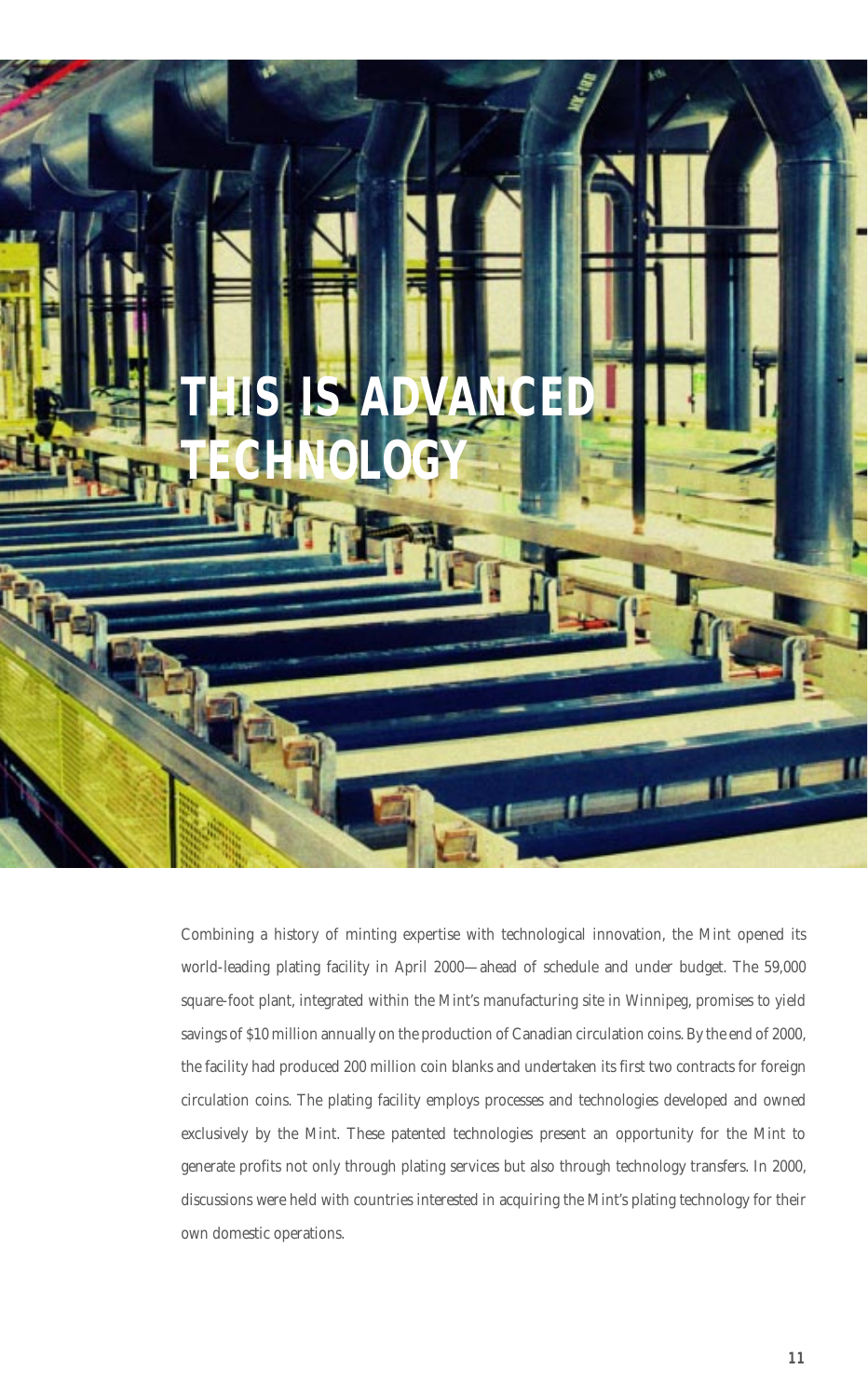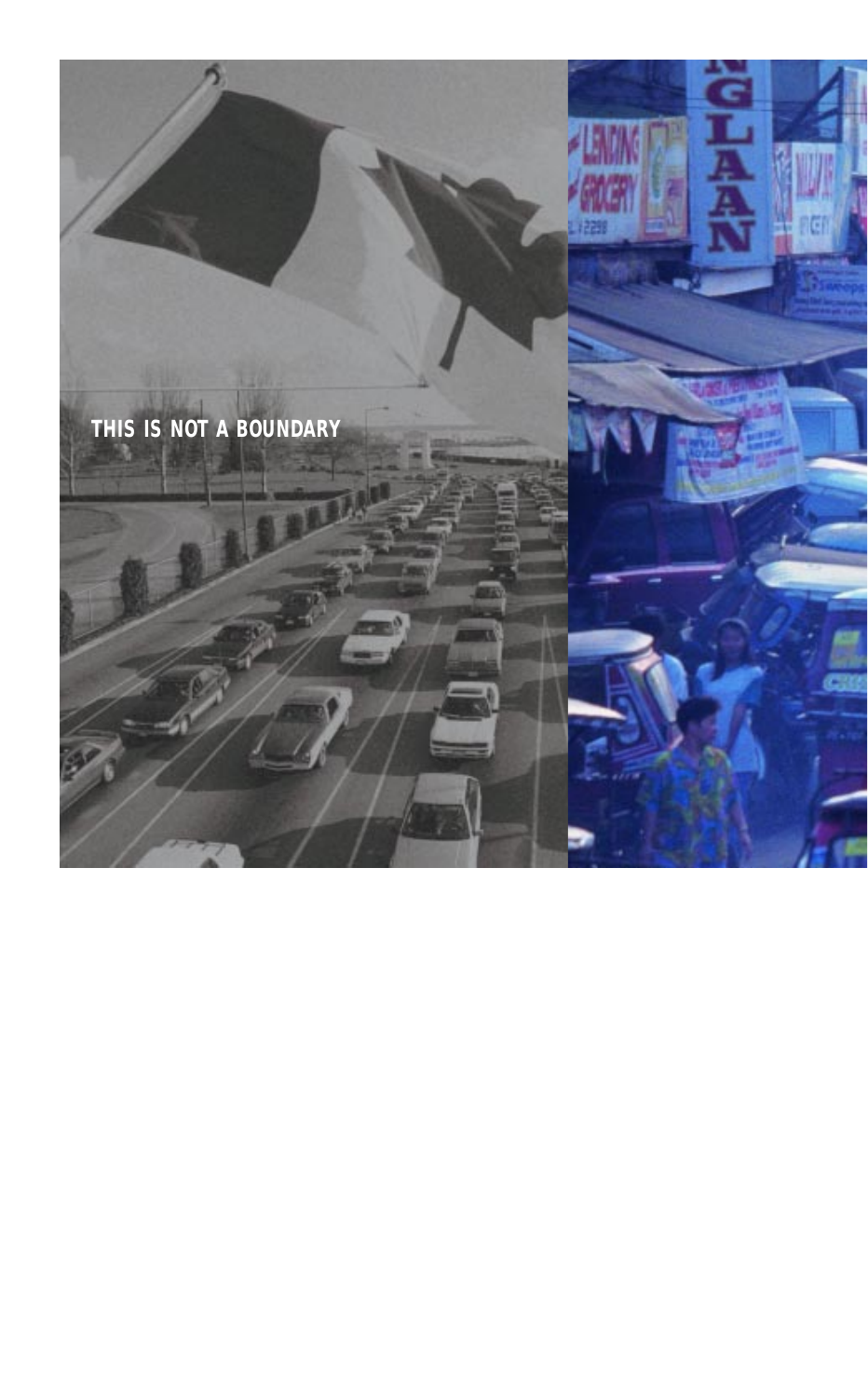

The Mint produced more foreign circulation coins in 2000 than in any previous year of its history. Some 2.3 billion coins—all minted at the Corporation's Winnipeg facility—were shipped to 19 countries around the world, providing excellent opportunities for the Mint to expand its customer base. This achievement underscores the organization's flexibility and capacity for seizing opportunities in the often unpredictable foreign circulation coinage marketplace. That flexibility is further evident in the fact that, beyond sustaining high levels of foreign circulation coinage output, the Mint's Winnipeg facility produced significant volumes of Canadian coinage in 2000, reaching a record production level of approximately four billion foreign and domestic pieces. Last year, demand for gold bullion fell as expected following the unusually high sales of 1999, which were spurred by anxieties about the calendar change to the year 2000. The Mint continues to maintain a strong position in global bullion markets.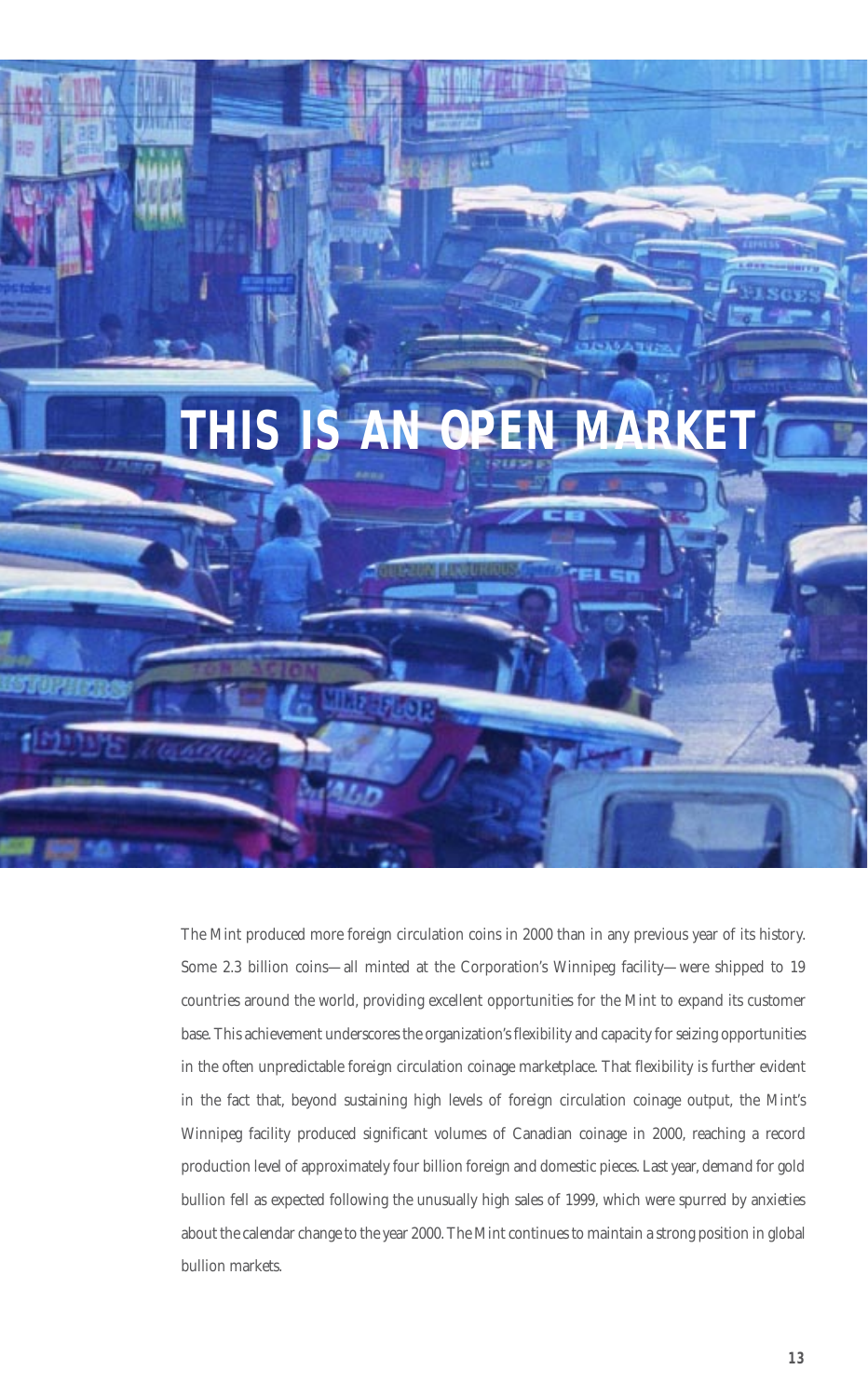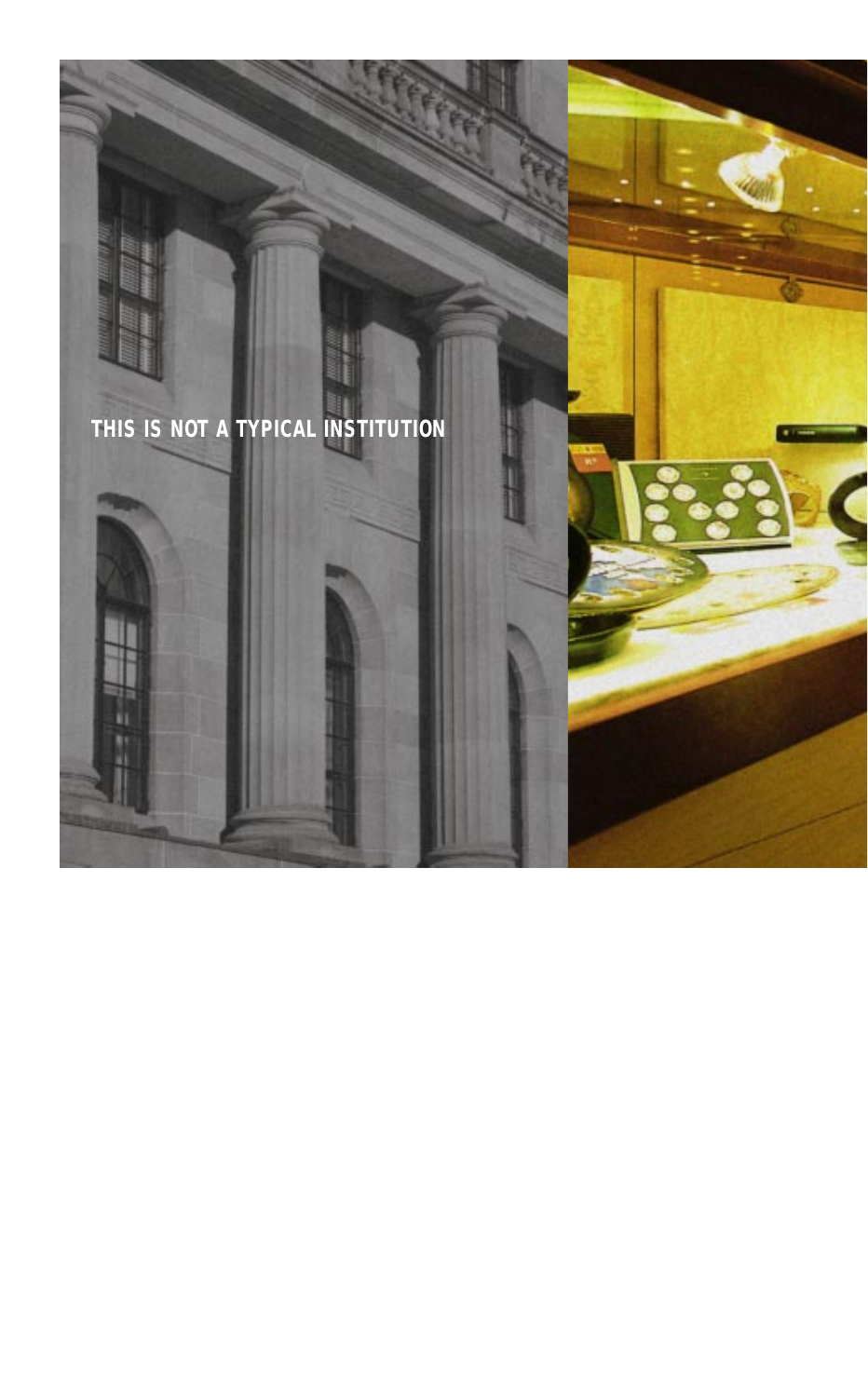# **THIS IS THE MIN**

The Mint is mandated to be profitable and self-sufficient. In addition to the Millennium program, the Corporation undertook several initiatives in 2000 to meet these objectives and lay a foundation for long-term success. Throughout 2000, the Mint introduced innovative products that generated significant sales, demonstrating its ability to discern and address new markets. Among these products were the Mint's second hologram coins, two colourized coins, and a variety of pieces designed around the theme of the Chinese lunar calendar, including a gold wafer and a wristwatch. Several of these collectibles sold out, some in a matter of weeks. Building on these experiences, and those gained through the success of the Millennium program, the Mint will continue to develop coins and collectibles of exceptional quality and value, and persist in realizing its vision of profitability and leadership.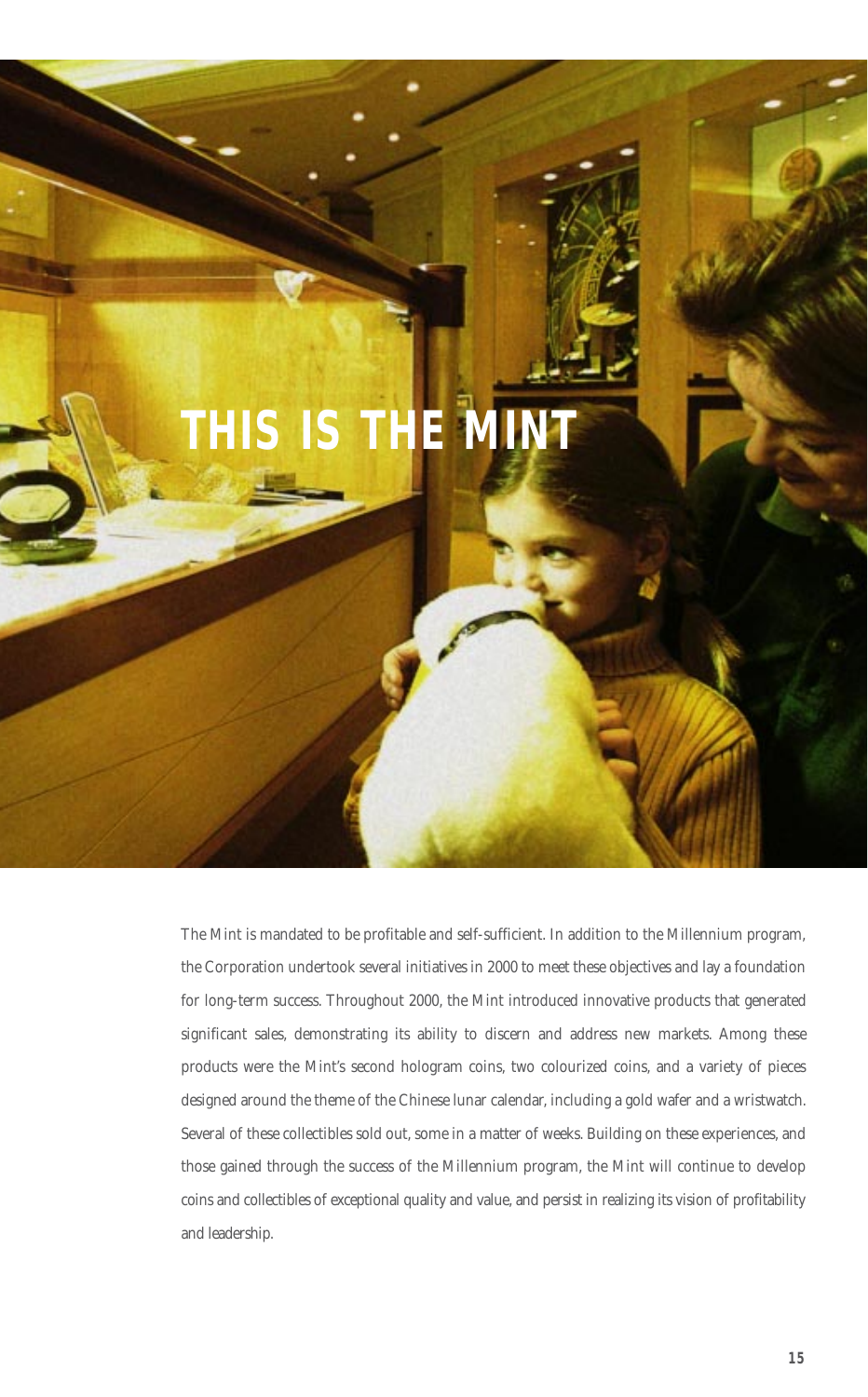## **Message from the President**

The past year was both eventful and exciting for the Royal Canadian Mint. The success of phase two of the Millennium coin program validated our grassroots approach to developing new products and reaching out to new collectors. It brought about a change in public perception of the Mint, and changed our own perception of how to identify and pursue new opportunities. Both perspectives will help define our approach as we return to more traditional levels of activity and explore emerging business prospects in the year to come.

#### **Inspiration**

The Millennium program demonstrated a measure of entrepreneurial daring on the part of the Mint: it is a rare event for an entire series of circulation coins to be designed by members of the public. By involving Canadians so directly in the coin-making process, the Mint gained considerable public awareness.

While we fully intend to build on this awareness throughout 2001, we recognize the challenges involved in doing so. The Millennium program was a special event in the history of the Mint; transferring its impact to our daily business will require creativity in product development and marketing, and the inventive use of new technologies.

The news that the Mint has been identified as one of the "35 Best Companies To Work For in Canada" further raised the Corporation's profile. I am particularly proud of this achievement, because it is the result of our long-term efforts to create an environment of trust, respect, ingenuity and participation within the Mint.

2000 was a record-breaker for foreign circulation coinage production at the Mint. Yet international competition for foreign circulation coinage has continued to intensify considerably, and we acknowledge the efforts we will have to make to continue our leading role in this market.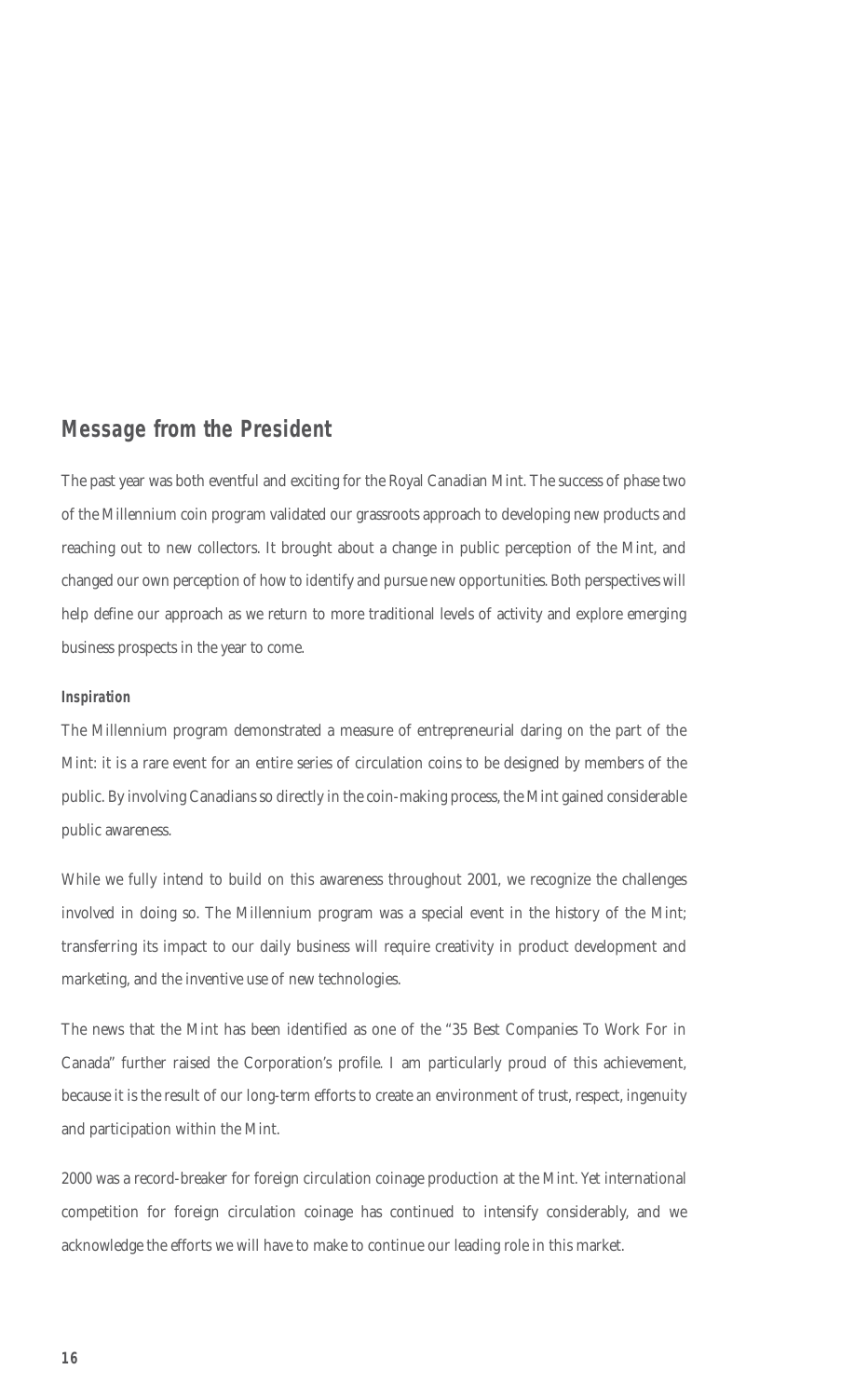#### **Innovation**

I am excited by the opportunities made possible by the opening of our new plating facility in April 2000. Its patented processes allow us to meet our objective of producing a cost-effective supply of Canadian circulation coinage. Its processes also comprise a technological asset that the Mint may share with partners in other countries through transfers of technology.

I am also pleased by our efforts in 2000 to address fundamental issues of efficiency and performance to increase the Corporation's global competitiveness. Through ISO quality assurance and a lean manufacturing initiative, our production processes became more efficient and cost-effective over the course of the year. An Enterprise Resource Planning system was implemented in 2000 to provide us with unprecedented insights into our operational costs and organizational efficiency.

#### **Expectation**

The success of the Millennium program taught us a great deal about the Mint's ability to envision opportunities and realize them effectively. We will continue to use what we have learned to diversify our business and maintain our leadership in an increasingly competitive industry. I am sincerely delighted at the progress we made in 2000 and am confident that, collectively, we will be able to redouble our efforts and meet the challenges of the post-Millennium year to come.

Damille which

Danielle V. Wetherup President and Master of the Mint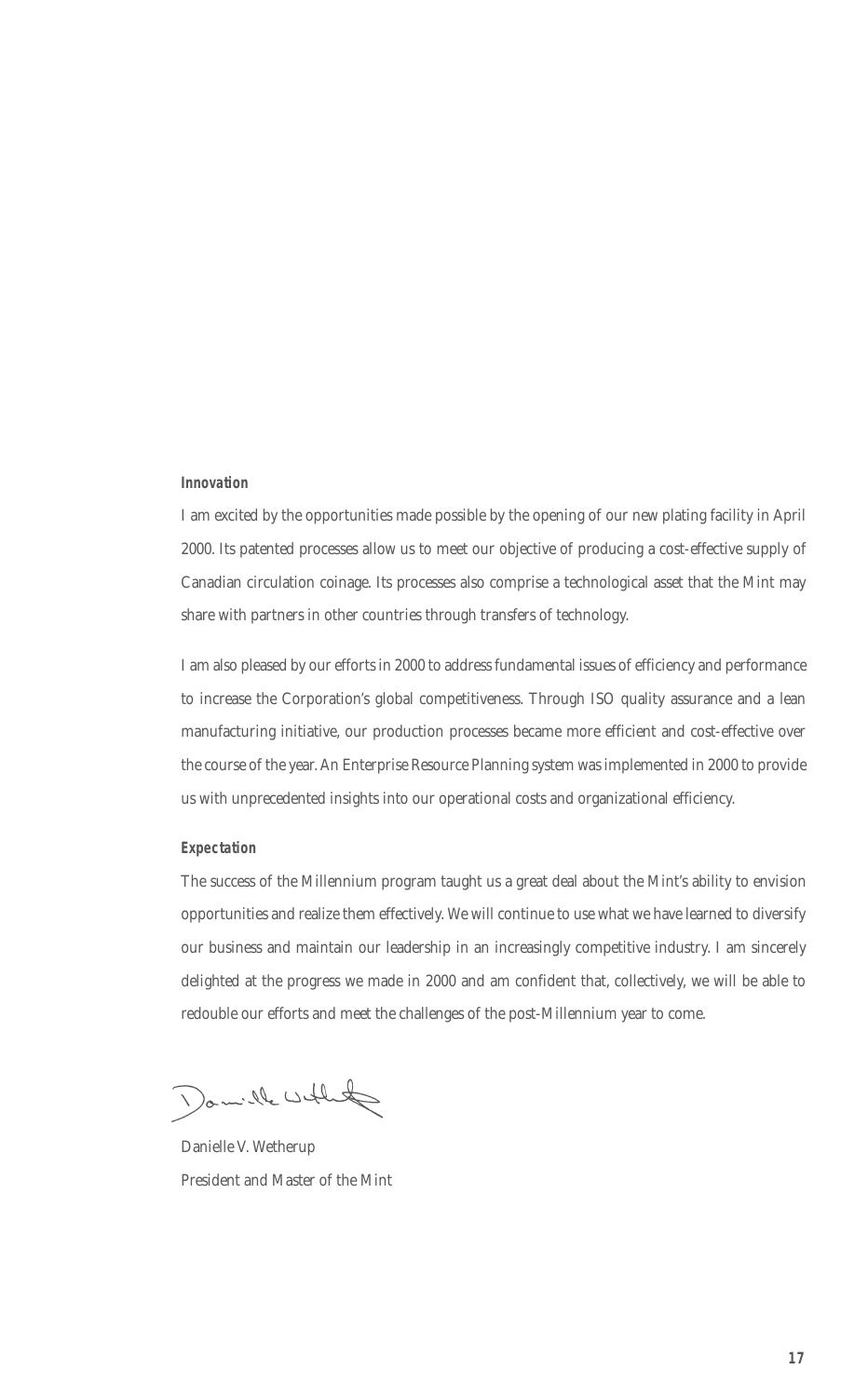## **Message from the Chair**

2000 was my first complete year as Chair of the Board, and the experience has been extremely positive and rewarding.

A key focus of Board activities in 2000 was to build consensus around the strategic issues that concern us going forward. As part of this work, the Board took the significant step of agreeing on a framework for evaluating its own performance.

Upholding the Board's commitment to community involvement in 2000, I attended as many Millennium coin launches as possible. Consistently, these events filled me with a sense of honour and pride, both in our organization and in the country it serves.

I also participated in the Mint Directors' World Conference in Australia, where I had the opportunity to see first-hand how highly the Royal Canadian Mint is regarded internationally. The Board is determined to ensure that the Mint maintains its global stature in 2001 and beyond.

The Board is also determined, in the wake of the Millennium program, to ensure that the Mint maintains a strong strategic focus as it develops new products and initiatives. We worked closely with the senior management throughout 2000, and plans are in place to ensure that the Mint's business initiatives both support and pursue the Corporation's long-term objectives.

Ir  $\alpha$ 

Emmanuel Triassi Chairperson

## **Note on Governance**

The Mint's Board of Directors took several steps in 2000 to improve its capacity for making rapid, collaborative, strategic decisions. It worked to promote greater openness and idea-sharing among members, and approved an evaluation framework for measuring its own performance. This framework will enable the Board to examine its efficiency and to regularly assess the value it adds to the Corporation. Part of that value in 2000 was helping to raise the public profile of the Mint through increased visibility of the Board itself. Members attended numerous events throughout the year and industry symposia. The Board enjoyed a sound working relationship with the senior management of the Mint in 2000; both groups continued their dialogue on strategic directions for the Corporation to take following the conclusion of the Millennium coin program.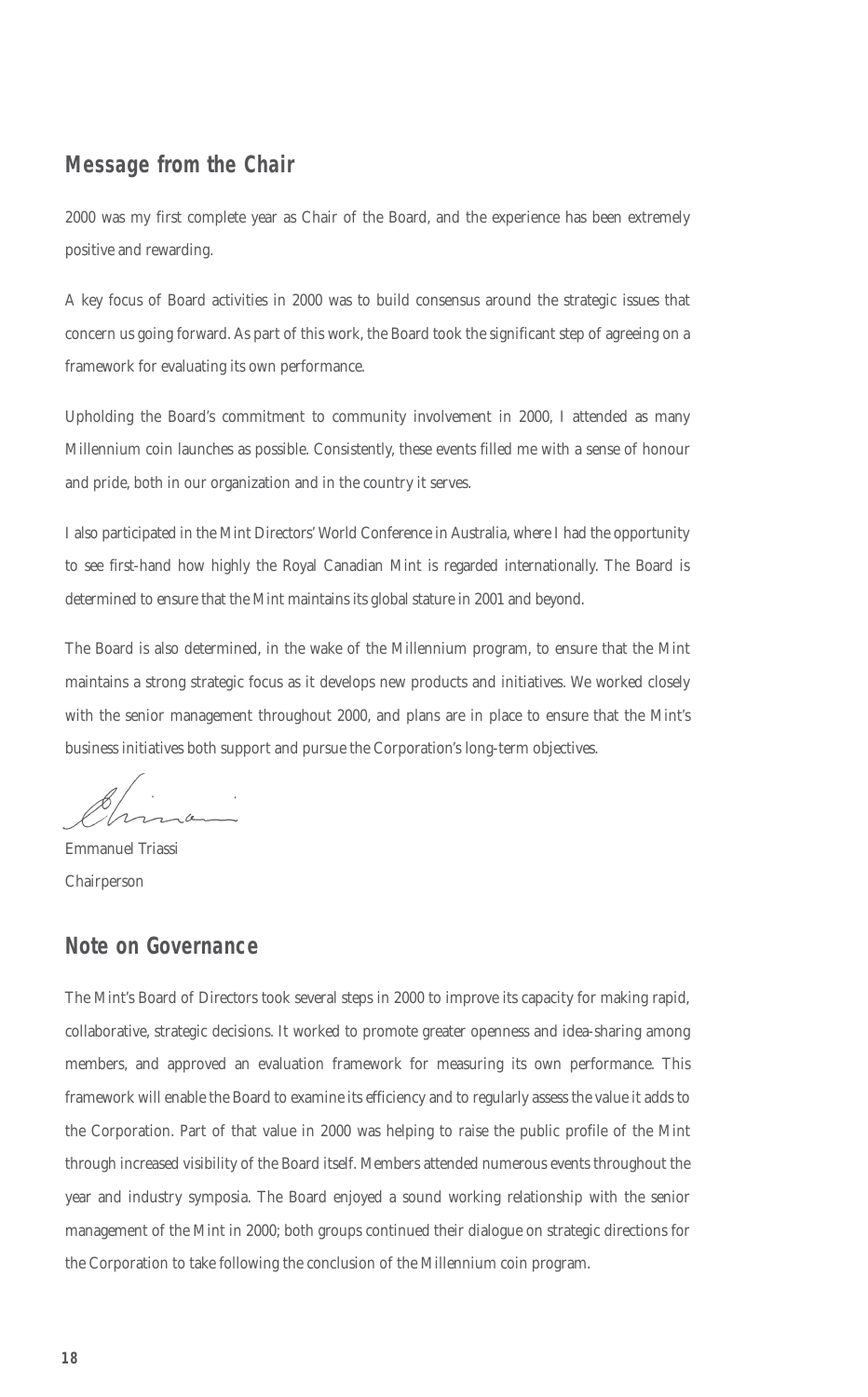## **Directors and Officers**

#### **Board of Directors**



**Emmanuel Triassi**  President and Principal of GROUP TEQ and GROUP STEL, President of ACMON Inc. Westmount, Québec *Chairperson, Board of Directors*



**Danielle V. Wetherup** *President and Master of the Mint* 



**Timothy J. Spiegel**  Principal, Spiegel, Skillen & Associates Kelowna, British Colombia *Chair, Corporate Governance Committee*



**Charles F.M. Ross, H.B.A., L.L.B.** London, Ontario *Chair, Audit Committee*



**Sheldon F. Brown**  President, S. Brown Cresting Ltd. Sydney, Nova Scotia *Chair, Human Resources Committee* 



**Diane Marleau**  Vice-President of Étude Économique Conseil Montréal, Québec



**Paul-H. Bilodeau**  President, Paul-H. Bilodeau and Associates Québec, Québec



**Judith A. Kavanagh**  Consultant, Montréal, Québec



**Ernie Gilroy**  President, Home Securities Insurance Services Winnipeg, Manitoba

#### **Senior Officers**



**Jean-Pierre Tremblay** *Vice-President* Manufacturing



**Donald Burke** *Vice-President* Marketing and Sales



**Beverley A. Lepine** *Vice-President* Administration and Finance



**Brian Legris** *Vice-President* Human Resources



**Diana J. Beattie** *Vice-President* Corporate Planning and Affairs



**Marguerite F. Nadeau** *General Counsel and Corporate Secretary*



**Diane Plouffe Reardon** *Executive Director* Communications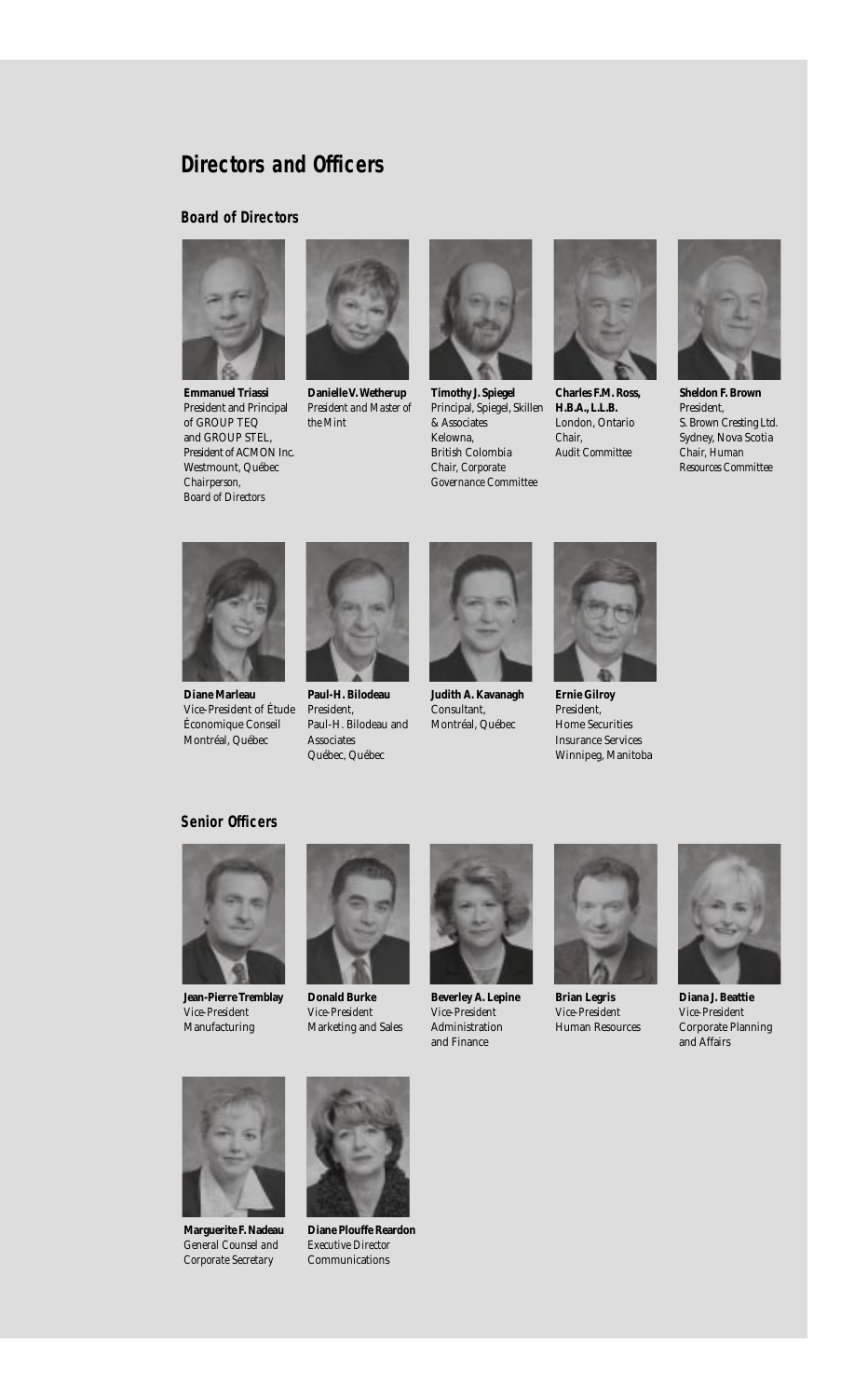# **Financial Report**

| Management's discussion and analysis    | 21 |
|-----------------------------------------|----|
| <b>Management and Auditor's reports</b> | 34 |
| <b>Financial statements</b>             | 35 |
| Notes to financial statements           | 38 |
| <b>Statistics</b>                       | 42 |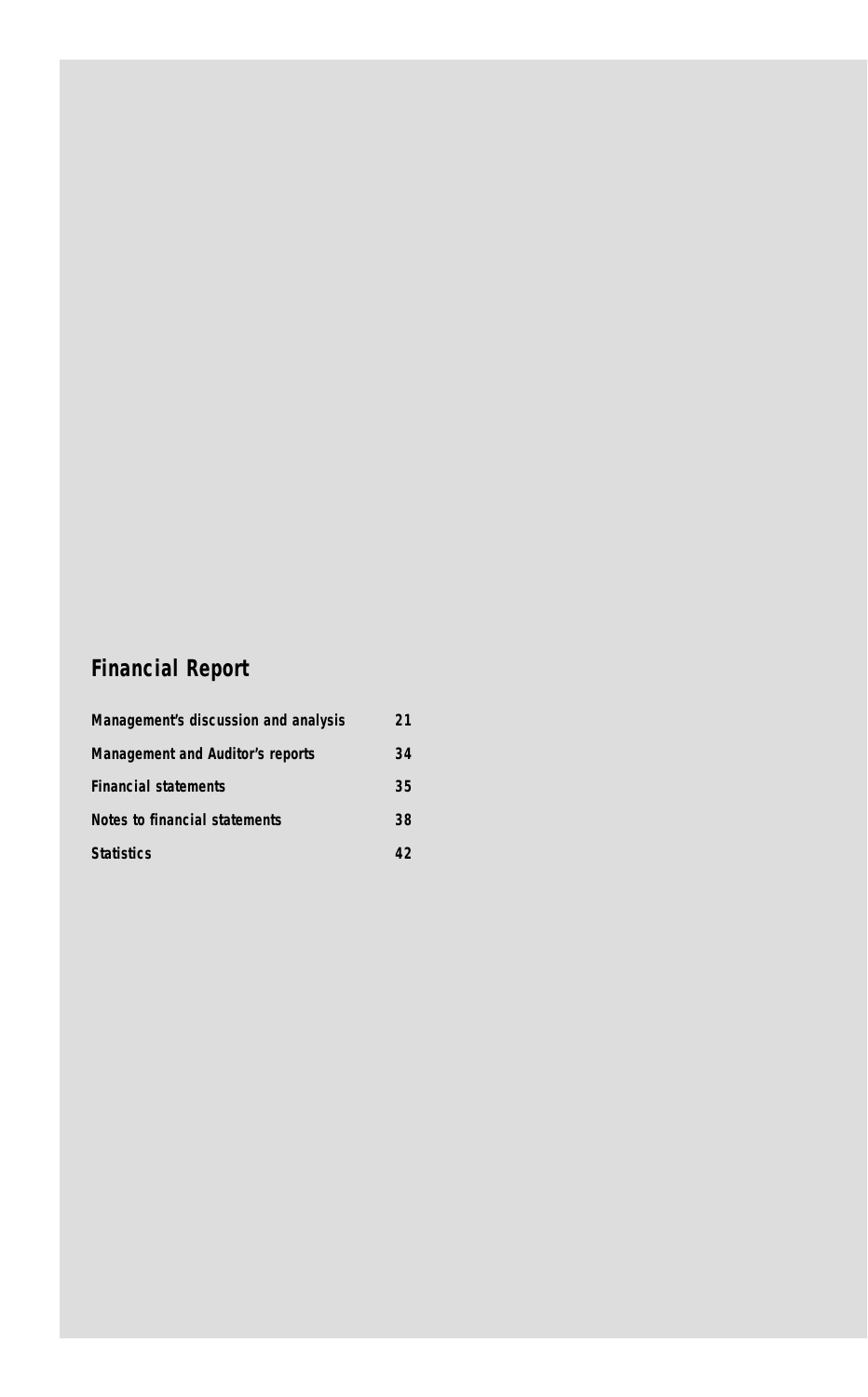**Consolidated results of operations**

The Royal Canadian Mint earned a net income of \$5.6 million in 2000, a decline from \$21.7 million in 1999, a year in which the Mint earned the secondhighest earnings in its history. Revenue for the year declined by \$281.8 million to \$302.6 million, mirroring a \$285.7 million decline in revenue from the Mint's bullion products. Demand for gold declined significantly in 2000 as the Year 2000 fears that had spurred unusually high sales in 1999 proved unfounded.

The substantial earnings in 1999 depleted the Mint's loss carry-forwards, causing its effective tax rate to rise from zero to 33.0%. The Mint earned a pre-tax income of \$8.7 million in 2000.

The year 2000 marked the successful completion of the Mint's two-year Millennium coin program. This program not only generated \$60.5 million in revenue in 1999 and 2000, it also captured the imagination of thousands of Canadians, bringing more than 40,000 new names to the Mint's customer roster and prompting the rapid development of a broad network of retail distribution relationships across the country.

At the same time, the Mint produced a record 2.3 billion foreign coins and blanks in 2000 (1.8 billion - 1999). The Mint's long history of meeting a wide range of specifications and tolerances for foreign clients gave it the experience to assist the United States Mint in resolving both capacity and technical issues in its minting program during the year. Contracts with the United States Mint provide evidence of the Mint's capacity and flexibility as well as its global reputation for quality.

The major factors behind the year's results include:

- Sales of the Mint's Gold Maple Leaf coins and wafers declined 83.4% to 125,630 ounces in 2000 (758,313 ounces - 1999), causing revenues from GML products to decline to \$54.2 million (\$329.6 million - 1999). Sales of the Mint's Silver Maple Leaf coins also declined significantly.
- Popularity for the Mint's Millennium circulation coins remained strong. Although 2000 was the second year of the program, demand for the coins exceeded expectations, pushing revenue from Canadian circulation coins to \$107.9 million, a 37.6% increase from \$78.4 million in 1999.
- Revenue from foreign circulation coins and blanks declined 24.4% to \$50.2 million from \$66.4 million in 1999 despite the record production levels, due to the large volume of blanks produced. Blanks generate lower revenue than coins.



**91 00**

**(1.299) 1.528**

**1.306**

**8.958**

**92 95 96 99**

**5.576**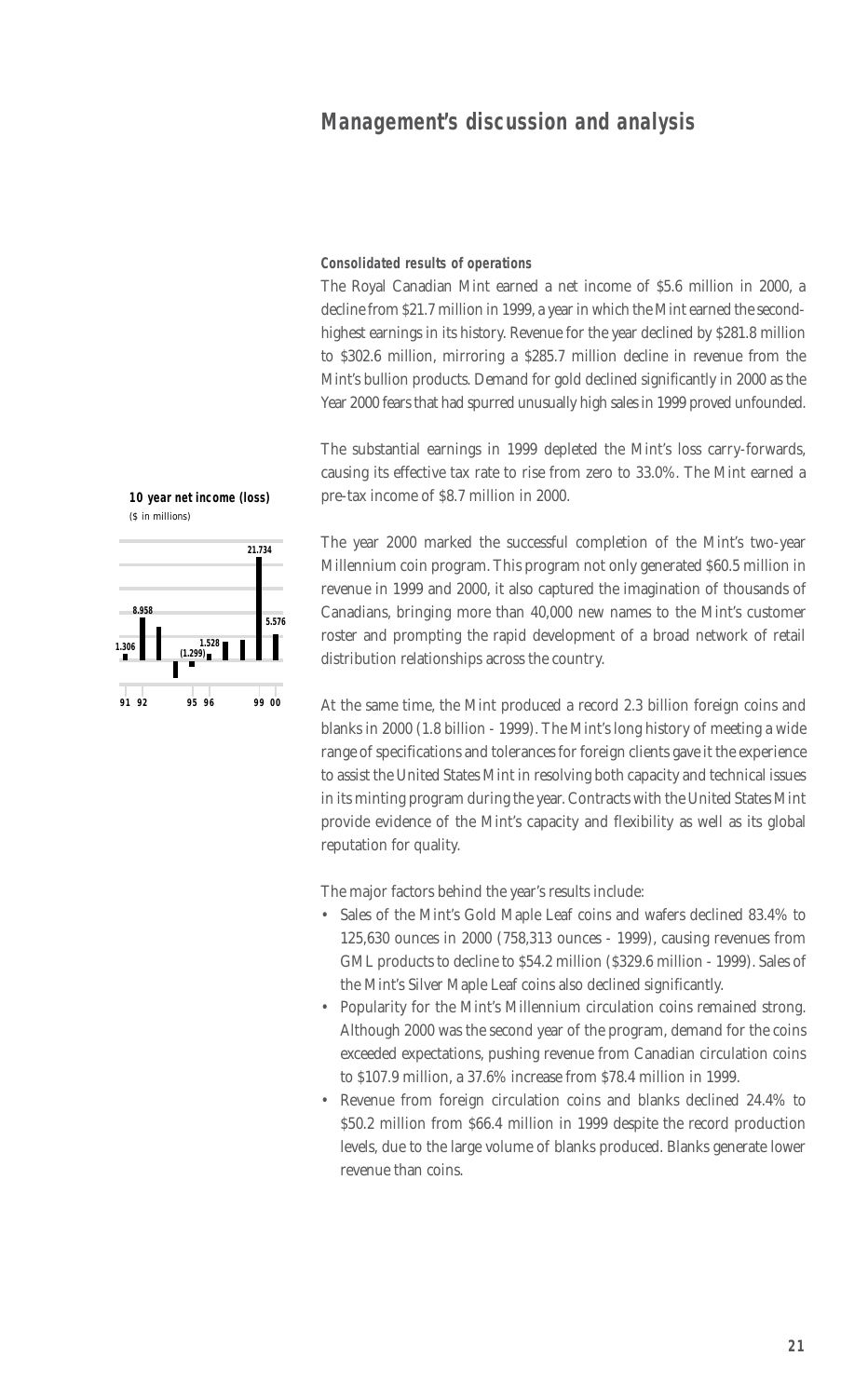• Revenue from Canadian numismatic products declined 8.8% to \$69.5 million from \$76.2 million in 1999, a more modest decline than anticipated. Demand for the Millennium coins remained stronger than the Mint typically experiences during the second year of programs of this kind.

The Mint continued to strive to improve its operations and enhance its creative capabilities. Capital expenditures totaled \$14.0 million, including \$8.4 million on improvements to the manufacturing facilities and \$2.4 million to complete the plating facility. At the same time, both Winnipeg and Ottawa embraced "lean manufacturing," a leading-edge management and operating technique that aims to eliminate constraints in the flow of materials through the plants while shifting manufacturing schedules to produce just-in-time. The Mint also implemented a sophisticated Enterprise Resource Planning (ERP) system that integrated computer systems and business processes across the Corporation.

#### **Revenue**

Total revenue for 2000 was \$302.6 million, a 48.2% decline from \$584.4 million in 1999. The decline can be attributed largely to the 81.9% decline in revenue from bullion and a 24.4% decline in foreign circulation revenue offset by a 37.6% increase in revenue from Canadian circulation coins.

**Canadian circulation coins:** Revenue from the production of Canadian circulation coins was \$107.9 million compared to \$78.4 million in 1999. The Mint continued the Millennium program in 2000 with the release of a new 25-cent coin every month, producing 445.7 million 25-cent and \$2 coins in 2000, a 52.9% increase over the production of Millennium coins in 1999 (291.5 million coins). The continued strength of the Millennium circulation program, hand-in-hand with strong foreign demand, pushed production in Winnipeg to a record 4.0 billion coins and blanks (3.5 billion - 1999).

The Mint produces circulation coins under contract to the Canadian government to meet the demands of the Canadian public. Total demand for the seven denominations of Canadian coinage remained stable at 1.7 billion coins. The change in revenue reflects a change in the mix of denominations issued. Of the coins issued during the year, 3.2 million five-cent coins were produced at the new plating facility for release in late 2000.

During the year, the Mint was awarded the European patent for the bi-metallic coin locking mechanism developed for the Canadian \$2 coin. The mechanism is also used on bi-metallic coins produced for foreign customers.

#### **Canadian circulation coin production** (millions of pieces) **Millennium coin production** (millions of pieces)



**Canadian circulation revenue** (\$ in millions) **Millennium coin revenue** (\$ in millions)

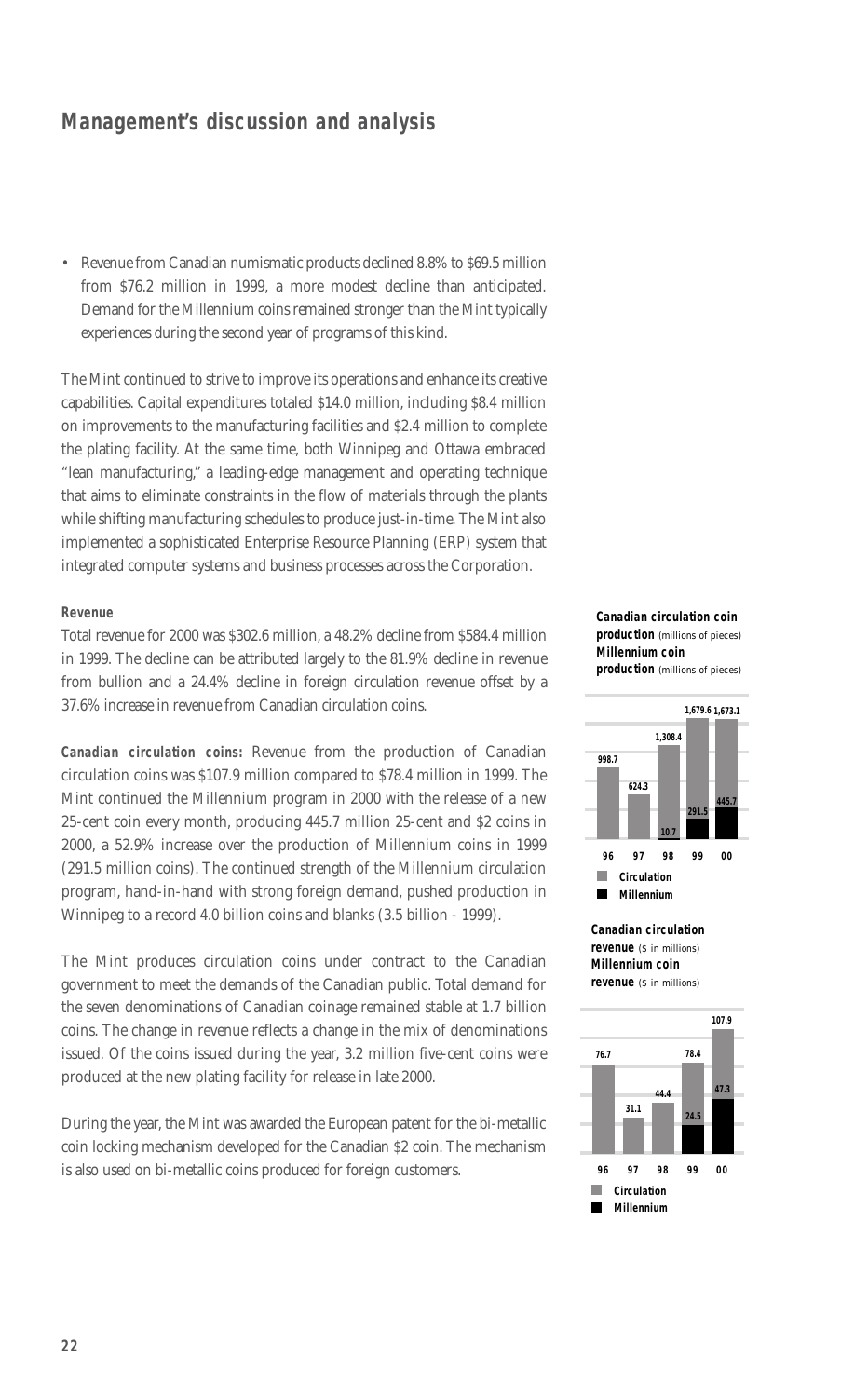**Canadian numismatic coins sold** (millions of pieces) **Millennium coins sold** (millions of pieces)



**Canadian numismatic revenues** (\$ in millions) **Millennium coin revenues** (\$ in millions)



**Bullion product revenue**  (\$ in millions)



**Sales of gold bullion products** (thousands of ounces) **Average price of gold** (USD per ounce)  $\sim$ 



**Canadian numismatic coins:** Revenue from Canadian numismatic coins decreased by 8.8% to \$69.5 million in 2000 (\$76.2 million - 1999), primarily because of a decline in the sales of Millennium numismatic coins which had been anticipated. Sales of the Canadian Millennium coins represented 35.3% of numismatic revenues in 2000 compared to 47.3% in 1999. The decline in sales of this product was offset by strong demand for coins minted to commemorate the Year of the Dragon in the Chinese lunar calendar. The Dragon coins, which were particularly popular, generated \$5.6 million in revenue, a 21.9% increase over Year of the Rabbit sales in 1999. The mintage of lunar coins is limited and both the Rabbit and Dragon coins sold out rapidly. Revenue from core numismatic products matched revenues in 1999.

The Mint continued to build its technological expertise in holograms. Three coins with a transportation theme – the Land, Sea and Rail \$20 Sterling Silver Hologram Cameo coins – were struck with a conventional image and a hologram cameo. The innovative and difficult technology required to produce these coins was officially recognized at the annual Mint Directors' Conference in Canberra, Australia with the award for the Most Technically Advanced Coin. This award is particularly significant because the coins are judged by the Mint's peers from competing mints. The Mint also produced a Year of the Dragon 2000 \$150 18-Karat Gold Coin.

In 2000, the 20<sup>th</sup> anniversary Gold Maple Leaf hologram coin was selected to receive an award for Excellence in Holographic Product 1999 by the Hologram Manufacturers Association and Holography News.

The Mint produced its first colourized coins in 2000. A colourized 25-cent Celebration coin was issued in July and a colourized 25-cent Pride coin was issued in September to mark the participation of Canadian athletes at the Sydney Olympics.

**Bullion:** Revenue from bullion products declined 81.9% to \$63.0 million in 2000 from \$348.7 in 1999. The investment role of gold, including Canada's Gold Maple Leaf (GML), as a store of value and a hedge against inflation has diminished in recent years. This became particularly pronounced in 2000 when uncertainties that had stimulated gold sales in 1999 proved to be unfounded. At the same time, the stock market and the U.S. dollar were more appealing investment options for much of the year. Finally, central banks around the world continued to sell gold from their reserves, confirming their change in attitude toward the metal.

Sales of silver declined to 403,652 ounces, causing revenues to decline 68.0% to \$3.8 million (1,229,442 ounces and \$11.9 million - 1999). During the year, the Mint suspended the Platinum Maple Leaf program indefinitely. The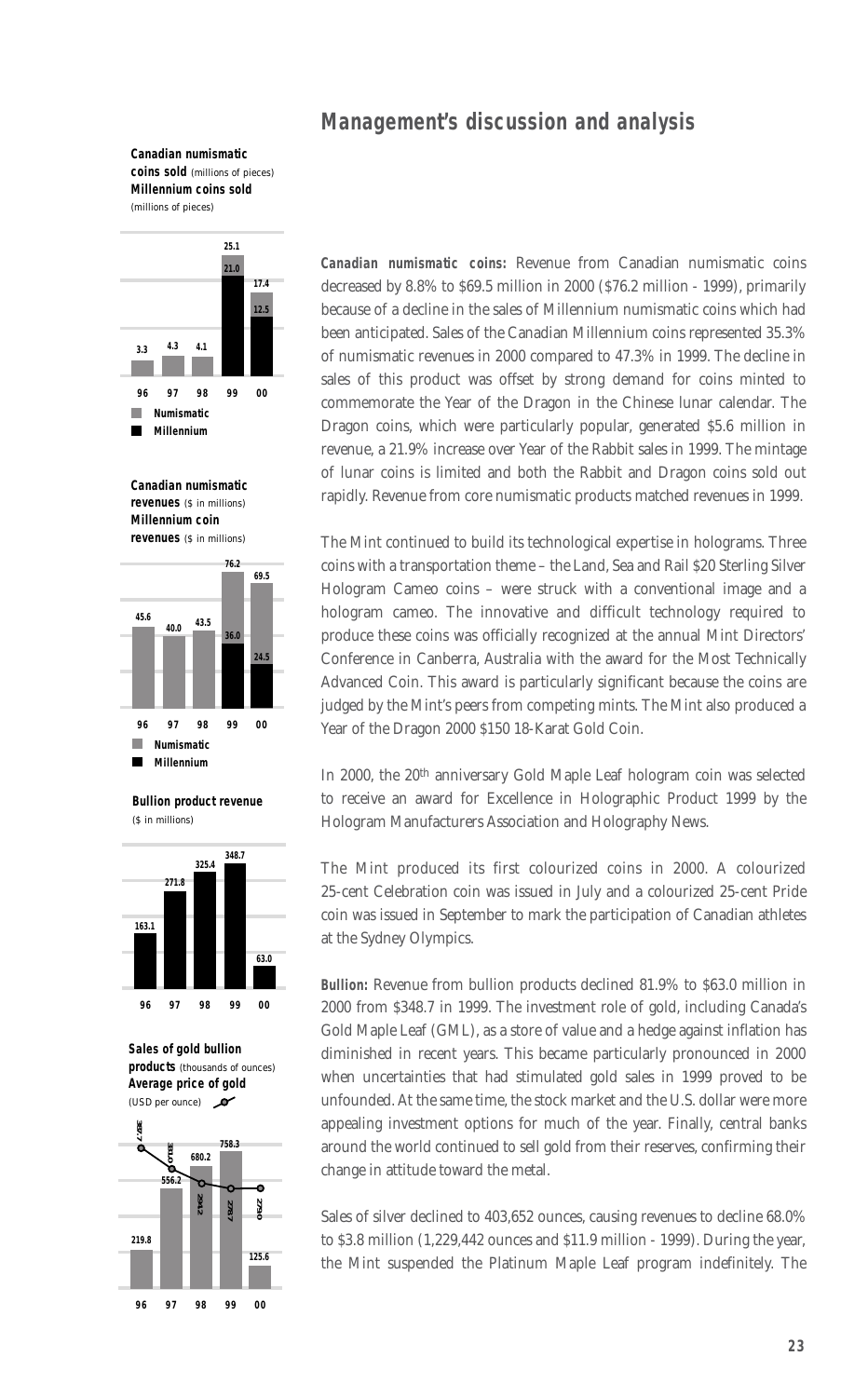cost of leasing platinum made the coins uncompetitive in the investment marketplace. At the same time, weak economic conditions in Asia and a weak Japanese yen curtailed demand for the metal in the Far East.

**Foreign circulation:** The Mint produced 2.3 billion pieces for 19 countries in 2000 (1.8 billion - 1999), generating \$50.2 million in revenue (\$66.4 million - 1999). Despite record production levels, the large volume of blanks sold resulted in lower revenue. The most significant contracts were with the United States as well as countries in Latin America, Africa and Asia. The new plating facility will improve the Mint's capacity to produce foreign circulation coins at a substantially reduced cost. By producing coins and blanks with a steel core and plated with nickel and/or copper, a country can realize significant savings in the production of its coinage. Visitors from 16 countries attended an open house at the Winnipeg plant in June; 12 of those countries are now pursuing changes to their coinage specifications to include the Mint's plated material.

**Foreign numismatic:** Unlike sales in 1999, which were dominated by a contract to design, produce, market and distribute coins to commemorate the December handover of Macau to China, sales of foreign numismatic coins and blanks in 2000 were spread among numerous small contracts. Total sales of foreign numismatic products generated \$4.7 million in revenue compared to \$6.9 million in 1999.

#### **Foreign circulation coins sold** (millions of pieces)



**Foreign circulation revenue** (\$ in millions)



**Foreign numismatic** 

**revenue** (\$ in millions)

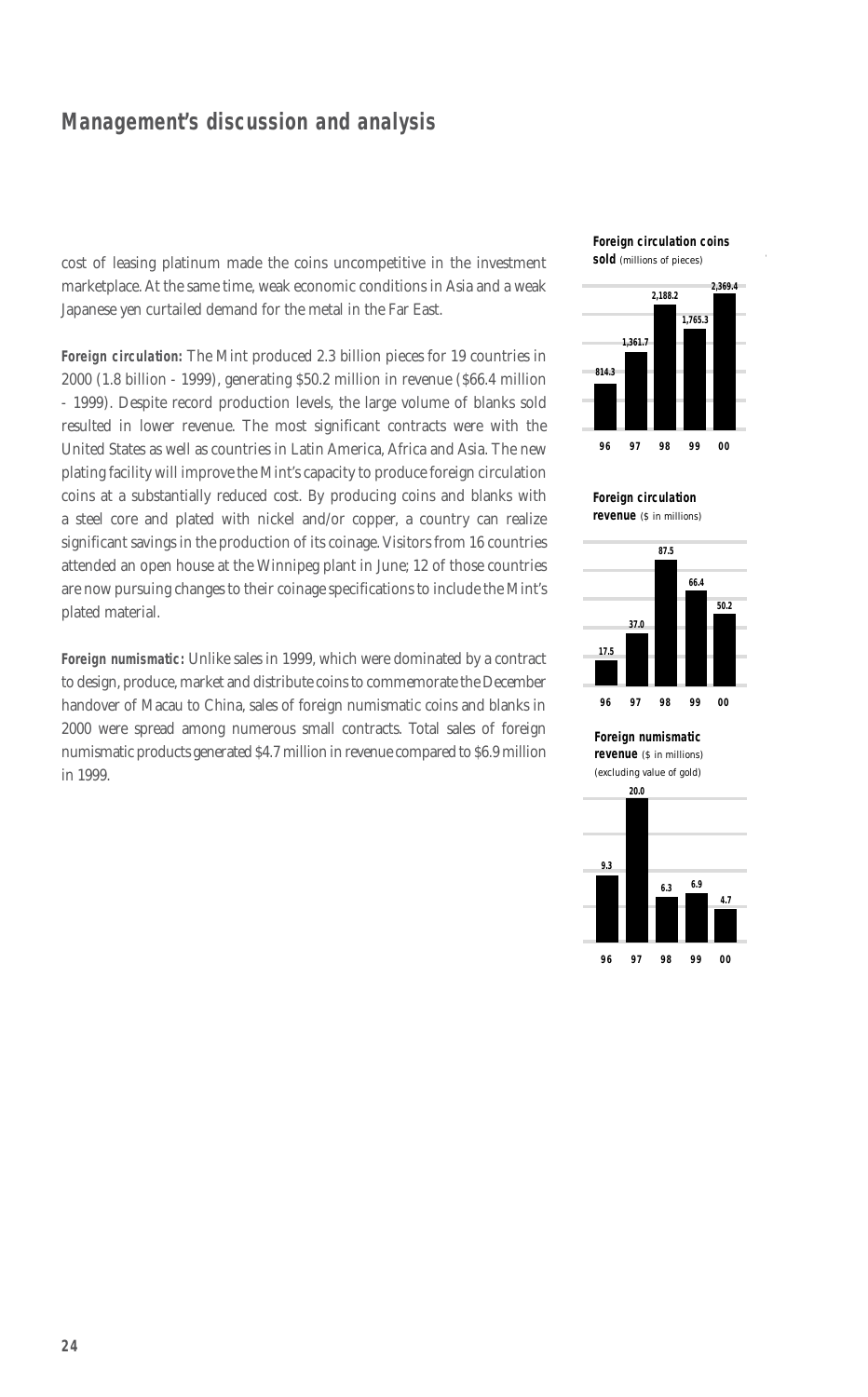**Refining services** 

(gross weight received in millions of troy ounces)



**Refining services revenue** (\$ in millions)



**Jewellery/Other revenue**  (\$ in millions)







**Refining services:** The Mint refines gold received from a variety of sources and has earned an international reputation for integrity, purity and security. Revenue from these activities increased in 2000 to \$3.1 million from \$2.7 million in 1999. The refining operation also supports the manufacturing of the Mint's bullion coins, jewellery and numismatic coins that contain precious metal.

**Jewellery:** Revenues from jewellery increased 64.7% to \$2.8 million in 2000 from \$1.7 million in 1999 as the Mint continued to aggressively build its line of PURE 9999 jewellery products. The creative talents of several of North America's leading designers were engaged for the development and launch of the Mint's first line of non-coin jewellery products. Distribution of the jewellery continued to expand in Canada while efforts to develop retail channels in the U.S. resulted in the establishment of 47 jewellery accounts supported by a U.S. distribution centre and 10 independent sales agents. Canadian design students were challenged in 2000 to submit design suggestions for the PURE 9999 collection. Winners will see their designs become part of the PURE collection in 2001. The Mint's jewellery collection was also featured during the broadcast of the 2000 Gemini Awards ceremony.

**Other:** The Mint produces a wide variety of tokens, medals and trade dollars. Revenue from these products decreased to \$1.4 million in 2000 from \$3.5 million in 1999.

#### **Operating costs**

Operating costs – including the cost of goods sold and the costs of marketing and sales, administration and depreciation – were \$292.7 million, a decrease of 47.8% over costs of \$561.2 million in 1999. Cost of goods sold, which represents 76.6% of total operating costs, decreased 54.6% to \$224.1 million (\$493.2 million - 1999). This decline reflects the 83.4% decline in the volume of gold bullion products produced. Gold prices fluctuated over the year with the average price for gold in 2000 matching the average price in 1999 at US\$279 per ounce. The average price of the two primary base metals purchased by the Mint – nickel and copper – declined in 2000. Nickel prices increased during the first few months of the year then steadily declined to US\$7,190 per metric ton by December (US\$8,450 - December, 1999). Copper prices fell to a low of US\$1,715 per metric ton in April, fluctuating throughout the rest of the year to end the year at US\$1,808 (US\$1,846 - December, 1999).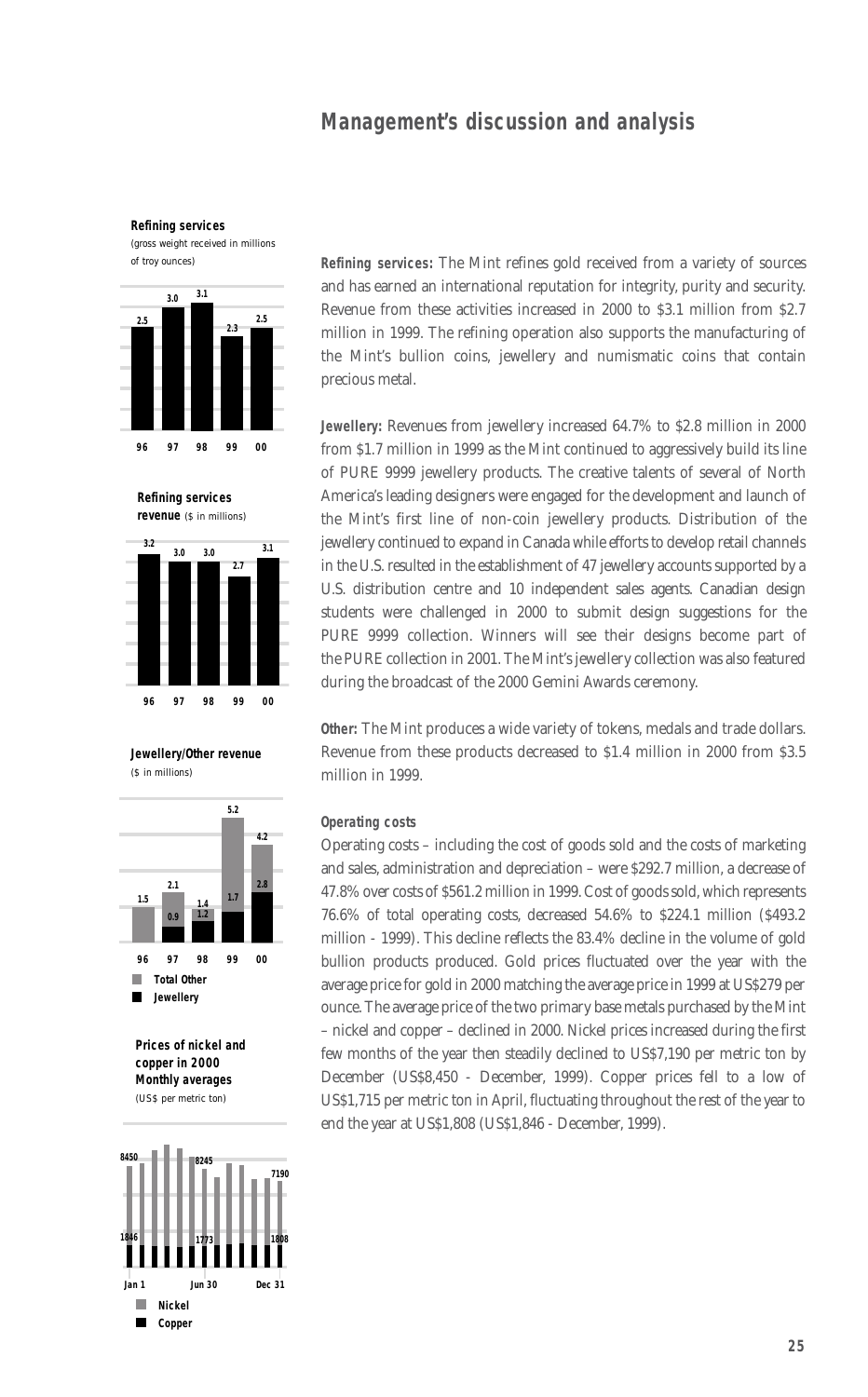#### **Human resources management**

Natural attrition and the implementation of an early retirement program in December caused employment at the Mint to decline to 698 persons by the end of 2000 (745 persons - December 31, 1999), including both permanent and temporary employees. Wages and benefits increased to \$43.4 million (\$39.3 million - 1999), partly due to the early retirement program and the higher costs associated with the Mint's contribution to the Public Service Superannuation Plan.

The Mint invested \$1.5 million in the coaching and training of its employees during 2000. The employees continue to lend their commitment, confidence and innovative spirits to the success of the Mint. The Mint's dedication to encouraging these values and attributes is backed by a commitment to spend 4% of payroll on skills development each year. In 2000, 56 days of Enterprise Resource Planning (ERP) training was provided to approximately 50 individuals, including project directors and key users in various business lines, channels and functional areas of the Mint. ERP training will continue throughout 2001. In 2000, approximately 100 people, from the executive offices to the plant floor, were given computer training in a wide variety of applications. Another 120 individuals were provided training in project management.

An employee survey was conducted during the year in a continuous effort to seek out employee feedback on progress at the Mint. Action plans for implementing employee suggestions were developed. A human resources framework was established to provide feedback on the effectiveness of the Mint's HR programs and activities in such areas as recruitment, training, and labour relations.

#### **Continuous improvement initiatives**

Through continuous improvement initiatives implemented over the past six years, the Mint has consistently improved productivity and efficiency in both the Winnipeg and Ottawa plants. For example, in Winnipeg, efforts begun in early 1999 gradually reduced material loss from 5% to less than 1% by the end of 1999. This was maintained throughout 2000 allowing the plant to increase volume and reduce throughput costs by approximately 10%. Downtime caused by equipment failure continued to decline with 85% of maintenance resources spent on preventative work and only 15% on managing breakdowns.

During 2000, the Mint's continuous improvement program merged with the techniques of lean manufacturing in its continuing efforts to build its capabilities and enhance manufacturing quality. Lean manufacturing is a process that focuses on the efficient use of resources through the careful organization of activities and the management of materials. The benefits **Number of employees**



**Value-added sales revenue per employee** (\$ in thousands)

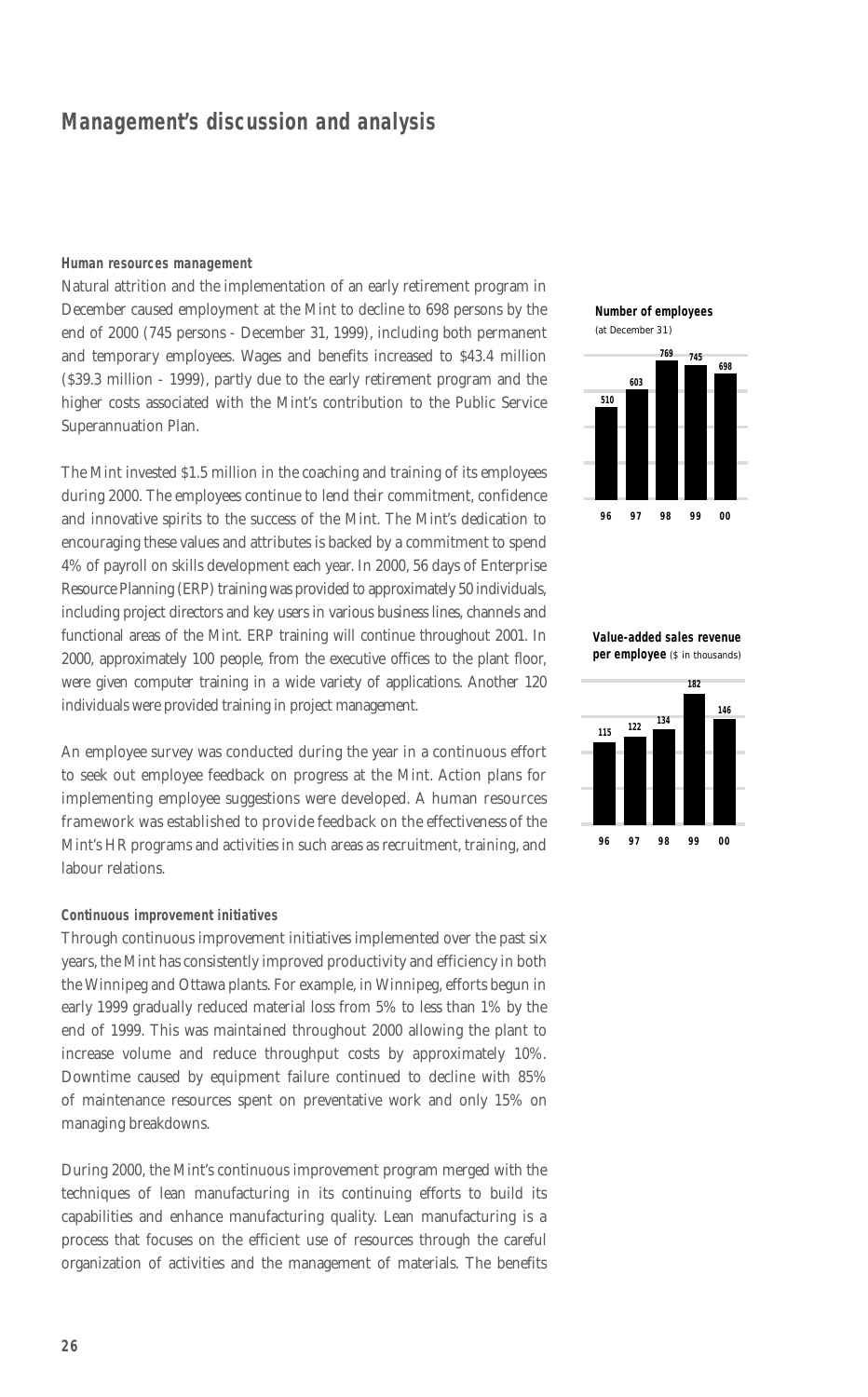include reduced cycle time, less waste, lower inventories, increased flexibility and responsiveness, shorter lead times, increased employee involvement and improved customer satisfaction.

Under lean manufacturing, the Mint began "value-stream mapping," an activity that examines the flow of materials through a plant, allowing it to eliminate unnecessary activities and to manufacture on demand. Through this mapping, both Ottawa and Winnipeg were able to identify and eliminate constraints in the plant. In Winnipeg, for example, annealing capacity was identified as one of the most significant constraints to efficiency and steps were taken that doubled capacity. The improved efficiency made it possible for the Winnipeg plant to meet the unexpected demand from the United States for 4.8 million blanks a day.

Under the umbrella of "lean manufacturing," the Mint introduced "5S" to resolve problems or inefficiencies with equipment or processes in both plants. 5S – named for the words sort, set in order, shine, standardize and sustain – is a method of organizing a work place, creating better control through visibility. The benefits are improvements in manufacturing efficiency, safety, and quality in both products and processes. At the same time, the two independent computerized maintenance systems used by Winnipeg and Ottawa were integrated into ERP – a step that also connected the operating systems of the two plants for the first time. Both plants continued to use Overall Equipment Effectiveness (OEE) to measure the efficiency of each piece of equipment and identify areas of operation that could be improved.

In Ottawa, the introduction of laser technology in engraving reduced the cycle time required to produce a master die from the original design, reducing costs and improving customer responsiveness. A new continuous casting system for silver will increase capacity, improve the quality of silver alloys being produced and, as a result, reduce reject rates on blanks for all silver coins.

Construction of the plating facility in Winnipeg was completed in January, three months ahead of schedule and \$700,000 below budget. The plant, which has an annual capacity of 1.2 billion pieces, went into production in April and has produced coins for Canada, Nicaragua and El Salvador.

Following scheduled ISO audits, both the Winnipeg and Ottawa plants had their ISO certification re-confirmed during the year. It is anticipated the plating facility will be ISO certified in early 2001. Along with the enhancements to efficiency, quality and safety that are the core benefits of participation in the ISO program, the Mint experienced specific benefits. The significant reduction in the time required to inspect incoming materials as a result of the pre-qualification of suppliers has led to savings in both time and costs. The implementation of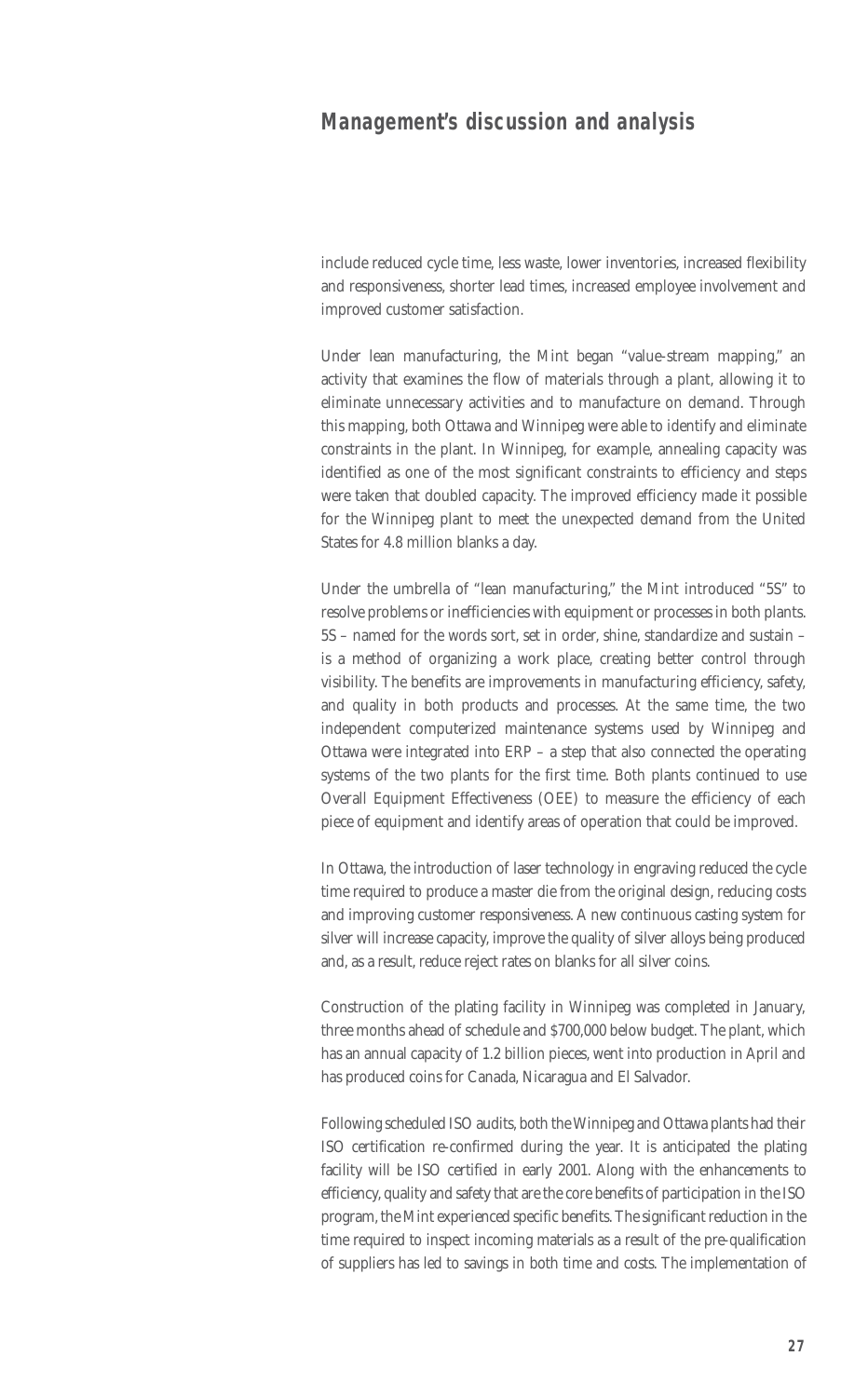quality standards in coin striking has reduced the coin rejection rates. ISO has also given the Mint better tools – such as process mapping and control plans – for improved tracking and results analysis.

#### **Enterprise Resource Planning (ERP)**

On January 2, 2001, after 18 months of planning and implementation, most systems in the Mint were integrated into the ERP system. This system will integrate the processes at the Mint from order entry and purchasing to manufacturing, marketing and sales, shipping and invoicing to create a comprehensive, up-to-date, consistent repository of information. It will improve communications between departments and enhance both the quality and speed of decision-making.

As part of the ERP package, the Mint has implemented reporting tools for tapping the rich information in the database; one for traditional querying and a second for more complex analysis. The most dramatic impact of the new system is expected to be improvements in customer service and the ability to manage plant capacity more effectively. However, the opportunities for efficiencies are expected to ripple through the Mint from the boardroom to the shop floor.

#### **Occupational Safety and Health (OSH)**

A renewed focus on health and safety led to a reduction in the accident frequency rate in Ottawa to 3.3 accidents per 100 employees during the year (5.7 - 1999) and a significant reduction in severity rate to 13.9 (28.3 - 1999). Frequency and severity rates have become critical performance measures and accident reporting has been integrated into weekly operations meetings. The plant has implemented specific training in accident prevention and monthly workplace inspections.

The OSH training and awareness programs that yielded reduced rates in Ottawa in 2000 are reaching full implementation in Winnipeg. Performance in health and safety will be integrated into the performance target of all supervisors and managers across the Mint in 2001.

#### **Environment**

During the year, the Mint continued its commitment to the protection of the environment, prevention of pollution and the sustainable use of natural resources. Operations and procedures are continuously reviewed to assess environmental performance and compliance with applicable environmental regulations and guidelines. A comprehensive environmental assessment was conducted at both the Ottawa and Winnipeg facilities during the last quarter of 2000. The study included sampling and analysis of indoor air quality, source gas emissions and wastewater discharges. Results from the assessment indicate that operations at the Mint do not effect the environment nor the health and safety of employees.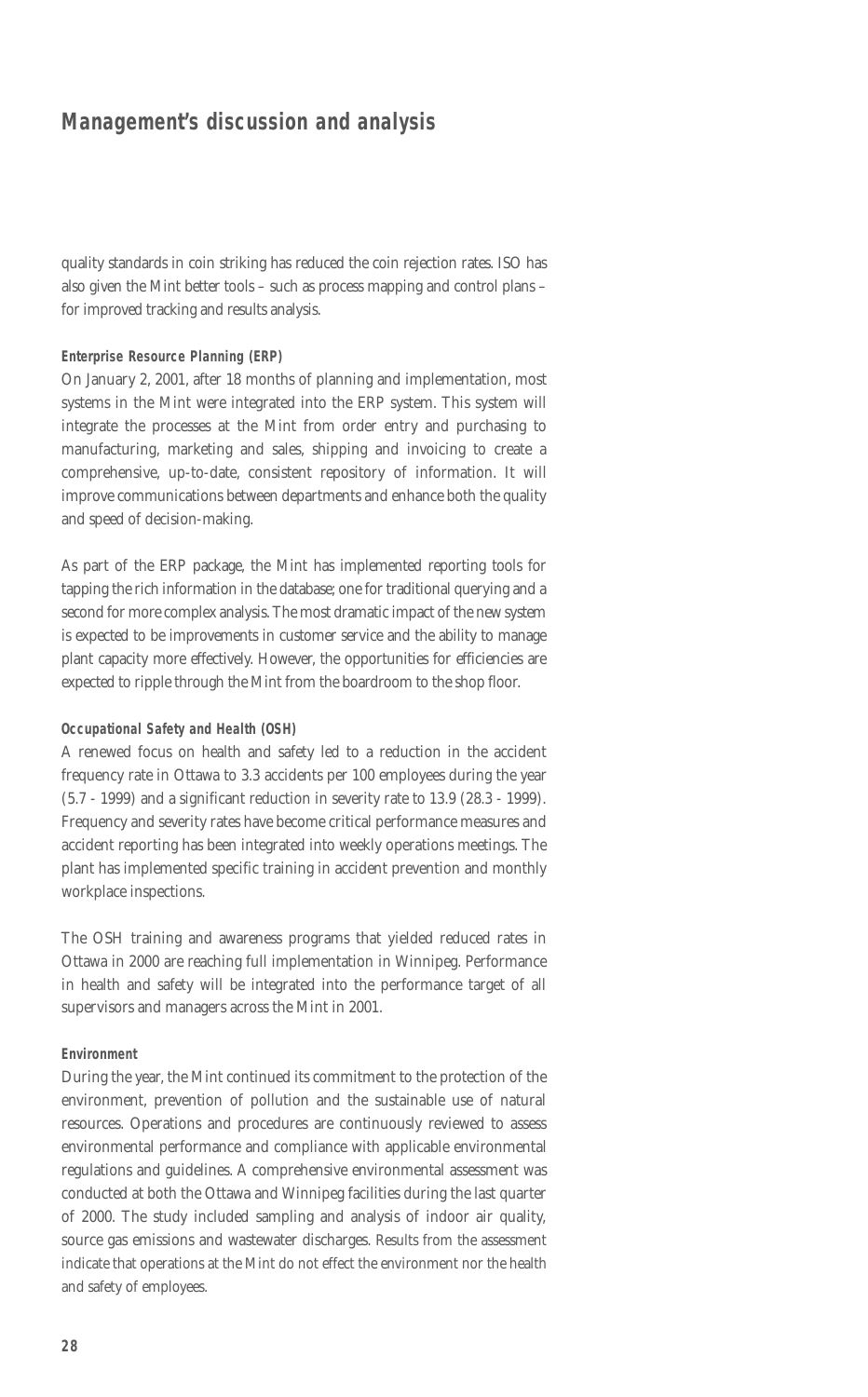**Marketing and sales** 

Marketing and sales costs in 2000 decreased to \$36.5 million (\$40.4 million - 1999). During the year, the marketing and sales department continued to implement its strategy of expanding the Mint's retail distribution channels. At the same time, it refined its marketing approach to target two distinct groups: coin collectors and buyers of gifts or souvenirs. During the year, an analysis of the buying habits of each group was undertaken. Distinct products have been developed and marketing campaigns will be tailored to meet the needs and motivations of the two segments. It is anticipated this approach will not only capture, but continue to kindle the renewed interest in coins and the momentum in sales sparked by the Millennium program.

During 2000, the Mint entered into a series of partnerships and sponsorships in non-traditional sectors to build awareness of the Mint. Sponsorships included the CBC telecast of the Canada Day celebrations on Parliament Hill, the CIBC Run for the Cure, the Viewers' Choice Award presented during the Gemini Awards, the Governor General's Performing Arts Award and the CBC/Radio-Canada Extreme Attitudes Against Drinking and Driving (EADD) campaign. Programs were developed in partnership with Nestle Canada Inc., Ganong Bros. Ltd., General Mills Canada, Inc. and Binney & Smith Canada (Crayola).

The Mint also continued to expand its mass-market channels. Building upon relationships established with Home Hardware and 7-Eleven in 1999, the Mint's distribution network expanded to include major food stores such as Loblaws and Safeway. Moreover, it broadened its distribution through tourist attractions such as the CN Tower and the Capilano Canyon Bridge.

December 2000 marked the end of the two-year Millennium coin program. The success of this program exceeded all expectations, generating 41.6% of the total revenue from numismatic products over the past two years; 40,000 new names in the Mint's directory of customers; increased traffic and sales throughout the Mint's distribution network; and increased unaided public awareness of the Mint to 65% from 59% in 1999.

During the year, five direct marketing campaigns supported by two general awareness television campaigns and cross-Canada print advertising generated revenues of \$25.5 million and increased traffic for all resellers. Over the past few years, there has also been a substantial growth in non-direct marketing retail sales. Retail sales generated 13% of total numismatic sales in 2000 compared to less than 5% two years ago.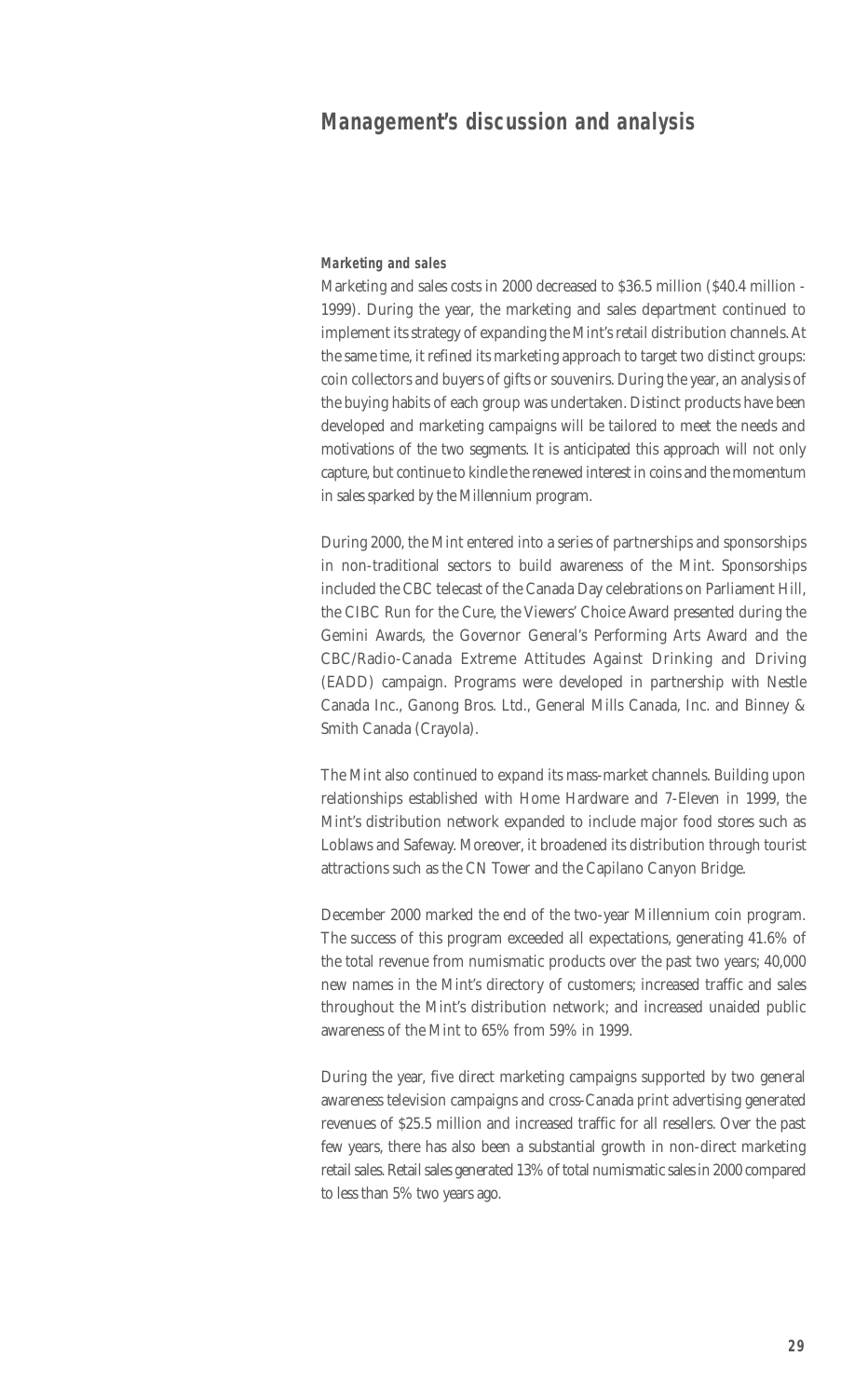#### **E-commerce**

During the year, the Mint developed a comprehensive e-commerce strategy to be implemented in 2001. The Royal Canadian Mint website is evolving to provide customers with the best and most technologically innovative service available. Improvements will include the integration of systems and business processes involved in serving the Mint's web-based clientele, ensuring much faster order processing and increased customer satisfaction. Data captured from the new site will enable the Mint to gain a better understanding of customer buying patterns and interests.

Although this strategy will not be implemented until 2001, the Mint's e-commerce is expanding rapidly. The number of orders received during 2000 climbed to 9,183 from 2,785 in 1999. Total revenue from the site more than quadrupled to \$1.3 million from \$305,000 in 1999. The Internet continues to be an effective channel for reaching individuals who might not otherwise purchase products from the Mint. During 2000, 53% of the orders submitted through the site were from new customers with close to half of the orders from customers in the U.S.

#### **Administrative costs**

Administrative costs increased to \$25.7 million from \$22.8 million in 1999. The increase was driven by the cost of the early retirement program, the higher costs associated with the Mint's contribution to the Public Service Superannuation Plan and the costs associated with the implementation and management of ERP. Administrative costs as a percentage of revenue increased to 8.5% from 3.9% in 1999; the ratio in 1999 reflects the strong bullion revenue generated during the year. Excluding bullion, the increase in administrative costs as a percentage of revenue was more modest – rising to 10.7% in 2000 from 9.7% in 1999.

#### **Operating results**

Income from operations declined to \$9.9 million from \$23.1 million in 1999, due to the decline in sales of bullion products and Millennium numismatic coins. Gross profit margin increased to 25.9% from 15.6% in 1999. Changes in the Mint's operating income and gross profit reflect not only a change in revenue and the volume of products sold but also the shift in the mix of products sold.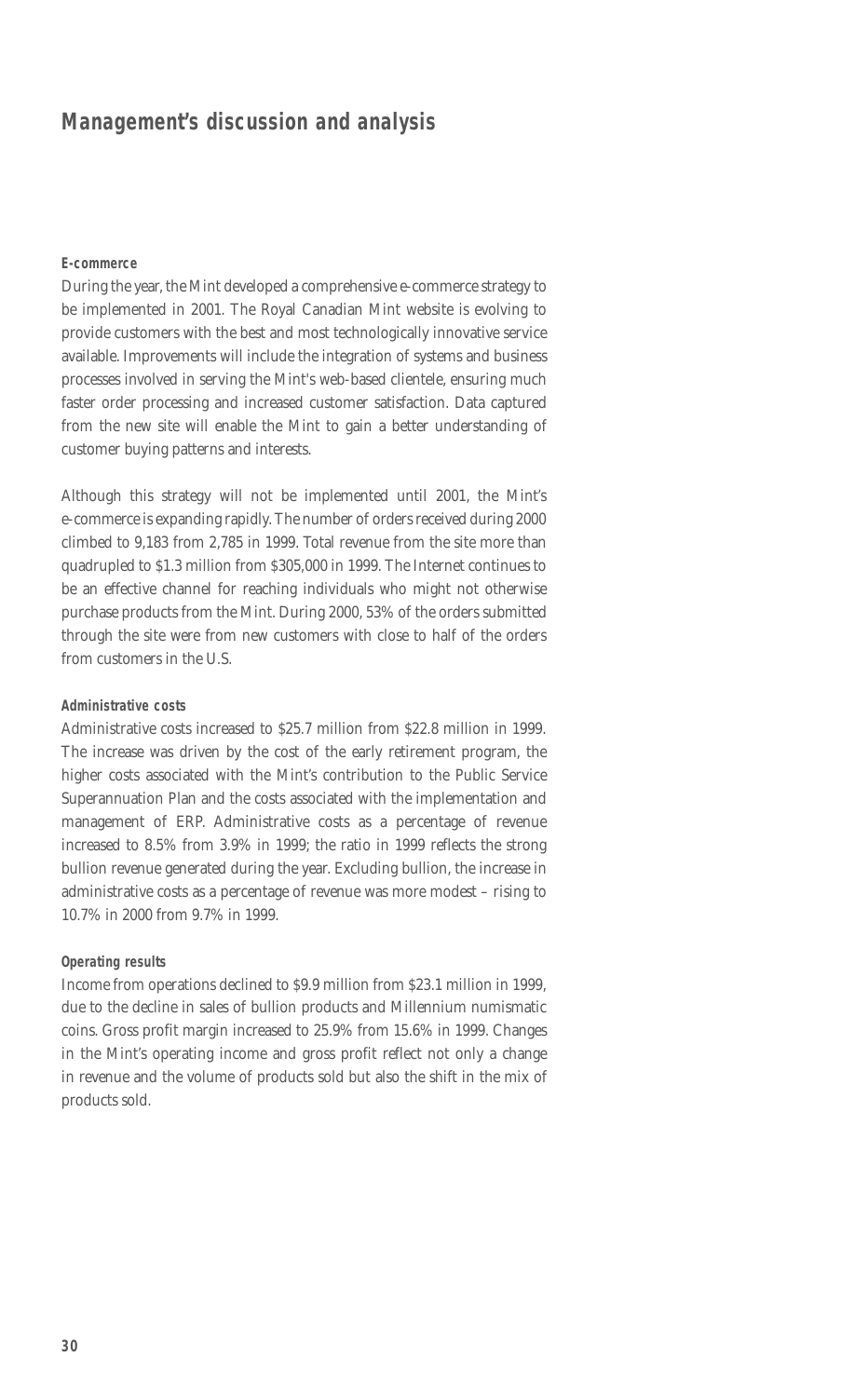

**Shareholder's equity**

Interest income remained stable at \$1.2 million (\$1.3 million - 1999). Interest expense in 2000 was the same as in 1999 – \$2.4 million – incurred primarily by the debt related to the construction of the plating facility.

The Corporation's effective tax rate for 2000 was 33.0%. In previous years, the effective tax rate was zero, excluding large corporations tax, due to the utilization of previously unrecognized losses and the differences between the tax and accounting value of assets. The extraordinary net income in 1999 eliminated these tax benefits. (See Note 7 in the Notes to the Financial Statements.) Depreciation expense increased to \$6.4 million compared to \$4.9 million in 1999, the result of continued growth in capital investment and the commencement of operations at the plating facility.

#### **Liquidity and capital resources**

Cash and short-term investments declined to \$138,000 by the end of the year from \$16.1 million at the end of 1999. The decline in cash was precipitated by the decline in revenue, particularly from bullion. Cash was further reduced by interest and principal payments on the debt incurred to construct the plating facility and for the capital equipment replacement program.

Despite the decline in revenue, the Mint was able to fund operations and capital expenditures without short-term borrowing. The Mint's debt-toequity ratio declined to 0.40:1 from 0.46:1 a year ago.

**Capital expenditures:** The Mint continues to focus on expanding manufacturing capabilities and improving operating efficiencies. As a result, capital investments were \$14.0 million for the year. As in previous years, priority was given to capital investments that increase the Mint's flexibility, reliability and capability to meet customer demands. The major expenditures included:

- \$8.4 million for purchasing and refurbishing manufacturing equipment and maintenance of the buildings.
- \$2.4 million for the completion of the plating facility. This brought the total cost of the facility to \$30.3 million, \$700,000 below budget.
- \$1.6 million on information technology initiatives including the development of a more robust e-commerce platform and the implementation of the ERP system.

**Financing:** In December 2000, the Mint began to reduce the \$31.0 million plating facility debt with a scheduled \$3.1 million repayment of principal and \$1.2 million interest payment. The Mint also made a scheduled \$1.5 million repayment of principal and interest on a 10-year debt due December 2007. (See Note 6 in the Notes to the Financial Statements.)

#### **Capital expenditures** (\$ in millions)  **Expenditures Plating expenditures**



 **Total assets Net capital assets** (\$ in millions)

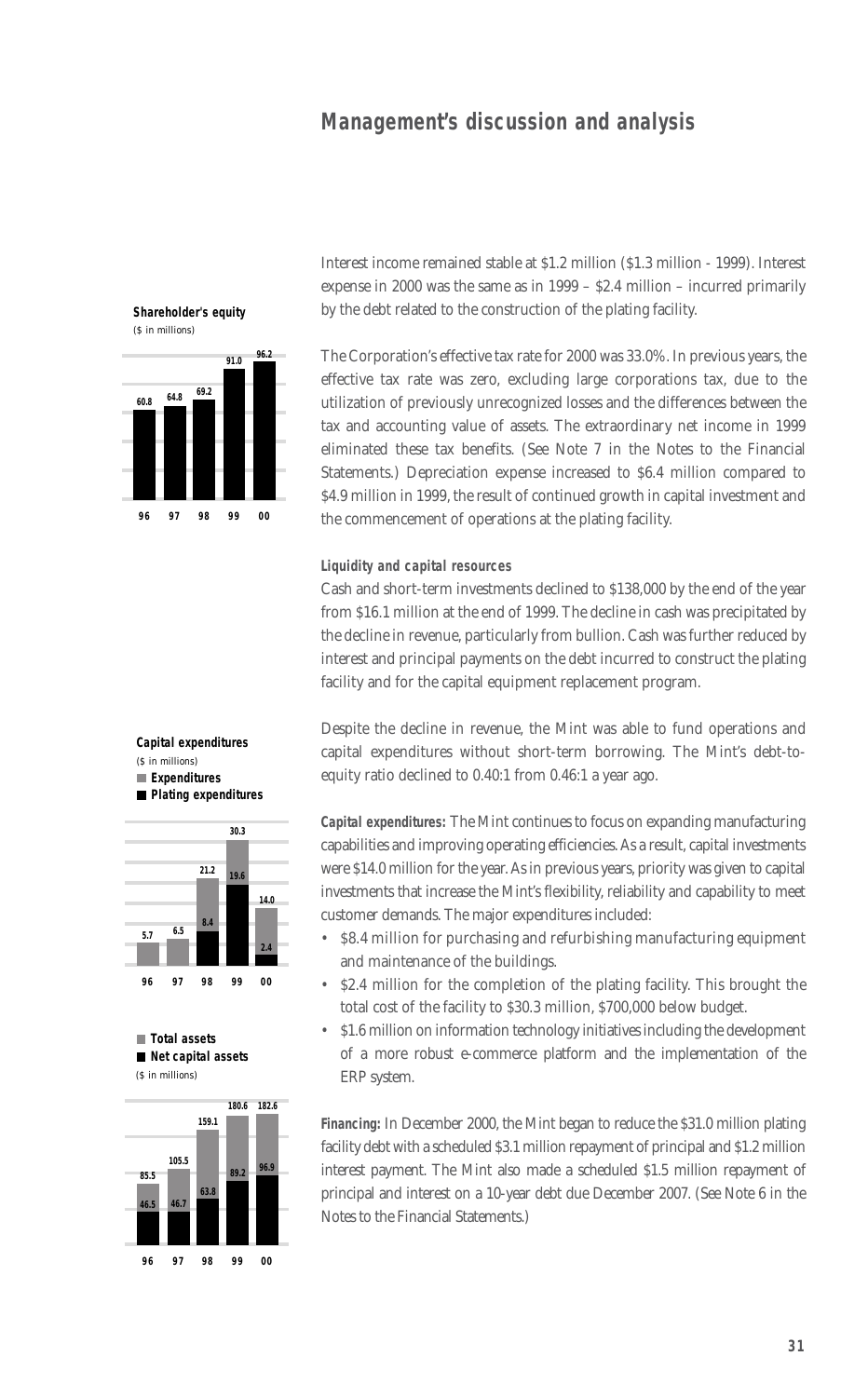#### **Risks to performance**

**Precious metal risk:** The Mint purchases three precious metals – gold, silver and platinum. These metals are used in the Maple Leaf and numismatic coins as well as jewellery. The Mint is not exposed to risk in a change in price in the metals used for the bullion coins because the purchase and sale of metals used in these coins is done on the same date, using the same price, and in the same currency. For numismatic and jewellery products, risk is mitigated through a precious metal risk management hedging program involving forward contracts and options. At the end of 2000, the Mint had one forward contract in place related to the purchase of 5,000 ounces of gold for the Mint's own coin program.

**Base metal risk:** The Mint purchases a wide range of alloys made from a handful of base metals for the production of domestic and foreign circulation coins. The most significant of these base metals are nickel and copper, for which the market continues to be very volatile. The Mint has developed relationships with strategic vendors to secure supplies and manage costs in these difficult market conditions. Locking in the metal value only when a contract is awarded reduces the Mint's exposure to metal price fluctuation.

**Foreign exchange rate risk:** A portion of the Mint's revenues arises from exports. Any foreign exchange rate risk is mitigated by pricing contracts in the same currency as the expenses to be incurred and through an active currencyhedging program.

#### **Outlook**

The Mint heads into 2001 anticipating sustainable growth and profitability at pre-Millennium coin program levels. 2000 was a year of consolidation for the Mint, both in technological capabilities and in its approach to the marketplace.

The broader popular interest in coins and in coin collecting that had been generated by the first year of the Millennium coin program continued at a stronger pace than had been expected, bringing with it a keener understanding of the buying habits and interests of the Mint's customers. During 2000 the Mint identified two retail target markets – coin collectors and the souvenir or gift buyer – and developed both a range of products as well as a distribution and e-commerce strategy aimed at fulfilling the needs of each of these distinct markets more effectively.

The year 2000 also marked the introduction of plated coinage for Canadian circulation. The completion of the plating facility in Winnipeg allows the Mint to significantly reduce the manufacturing cost of coins. The anticipated savings to the Canadian government is approximately \$10 million a year on

#### **Exports as a percentage of total revenue**